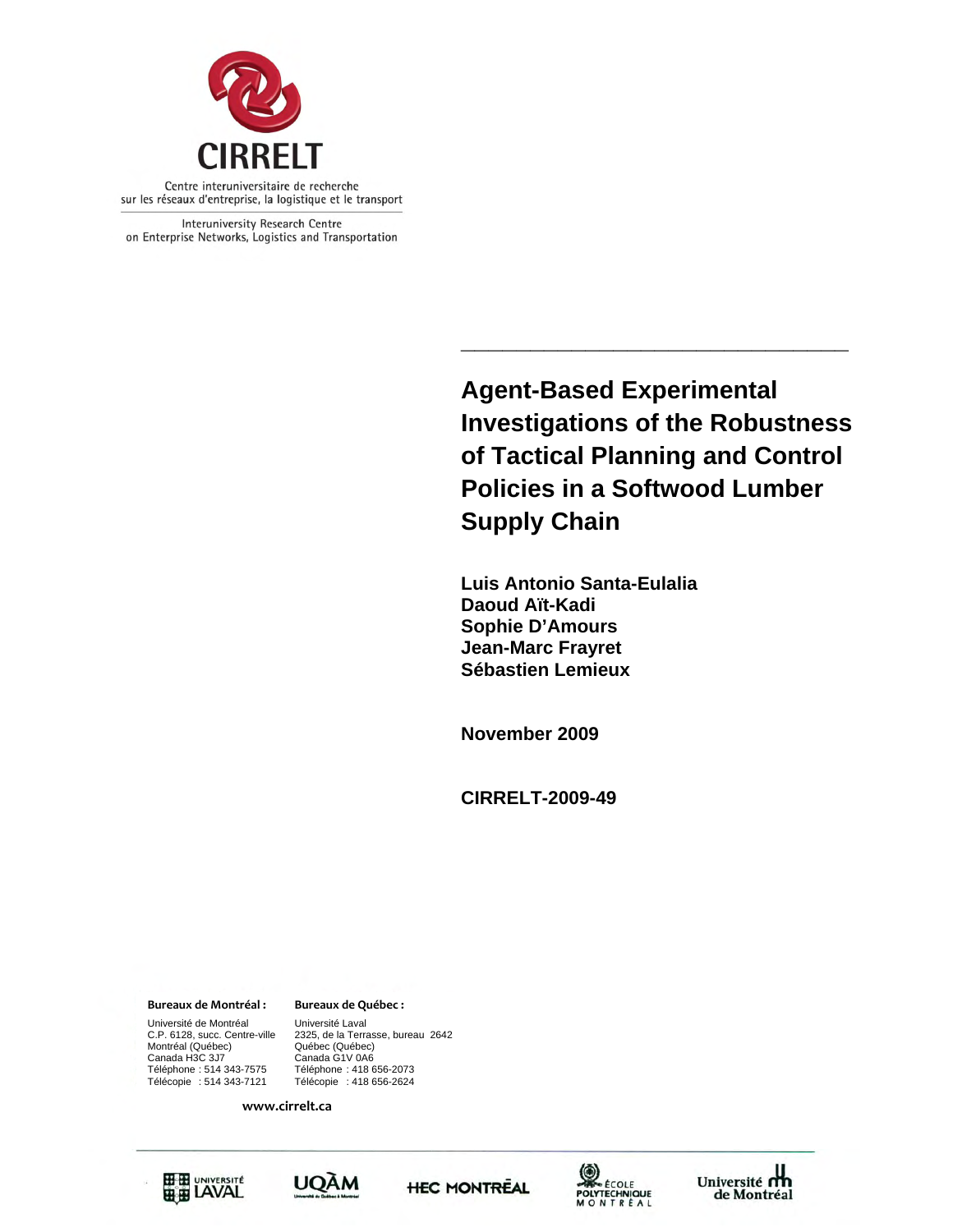Luis Antonio Santa-Eulalia<sup>1,2,\*</sup>, Daoud Aït-Kadi<sup>1,3</sup>, Sophie D'Amours<sup>1,3</sup>, **Jean-Marc Frayret<sup>1,4</sup>, Sébastien Lemieux<sup>1</sup>** 

- <sup>1</sup> Interuniversity Research Centre on Enterprise Networks, Logistics and Transportation (CIRRELT)
- $^2$  TÉLUQ, Université du Québec à Montréal, 455, rue du Parvis, Québec, Canada G1K 9H6
- <sup>3</sup> Département de génie mécanique, Université Laval, Pavillon Adrien-Pouliot, 1065, avenue de la médecine, Québec, Canada G1V 0A6
- <sup>4</sup> Mathematics and Industrial Engineering Department, École Polytechnique de Montréal, C.P. 6079, succursale Centre-ville, Montréal, Canada H3C 3A7

**Abstract.** This paper investigates the robustness of different tactical planning and control policies for a softwood supply chain using an agent-based environment that simulates a distributed APS (advanced planning and scheduling) system and its corresponding supply chain operations. Simulations were modelled using a novel agent-based methodology combined with a robust experimental design approach and an industrial dataset obtained from two companies in Québec, Canada. Experimental results provide insights about the dynamic relations among factors related to control levels, planning methods and planning horizon lengths. In addition, they give indications on how to obtain an optimum robust configuration of these parameters so as to minimize the impact of uncertainties related to supply, manufacturing and demand.

**Keywords**. Supply chain management, tactical planning, softwood lumber industry, agentbased simulation, robust design.

**Acknowledgements.** The authors wish to thank Natural Sciences and Engineering Research Council of Canada (NSERC) and the FORAC Research Consortium (www.forac.ulaval.ca) for their financial support, as well as the referees for their valuable suggestions which have helped us improve the paper.

© Copyright Santa-Eulalia, Aït-Kadi, D'Amours, Frayret, Lemieux and CIRRELT, 2009

Results and views expressed in this publication are the sole responsibility of the authors and do not necessarily reflect those of CIRRELT.

Les résultats et opinions contenus dans cette publication ne reflètent pas nécessairement la position du CIRRELT et n'engagent pas sa responsabilité. **\_\_\_\_\_\_\_\_\_\_\_\_\_\_\_\_\_\_\_\_\_\_\_\_\_\_\_\_\_**

<sup>\*</sup> Corresponding author: LuisAntonio.SantaEulalia@cirrelt.ca

Dépôt légal – Bibliothèque et Archives nationales du Québec, Bibliothèque et Archives Canada, 2009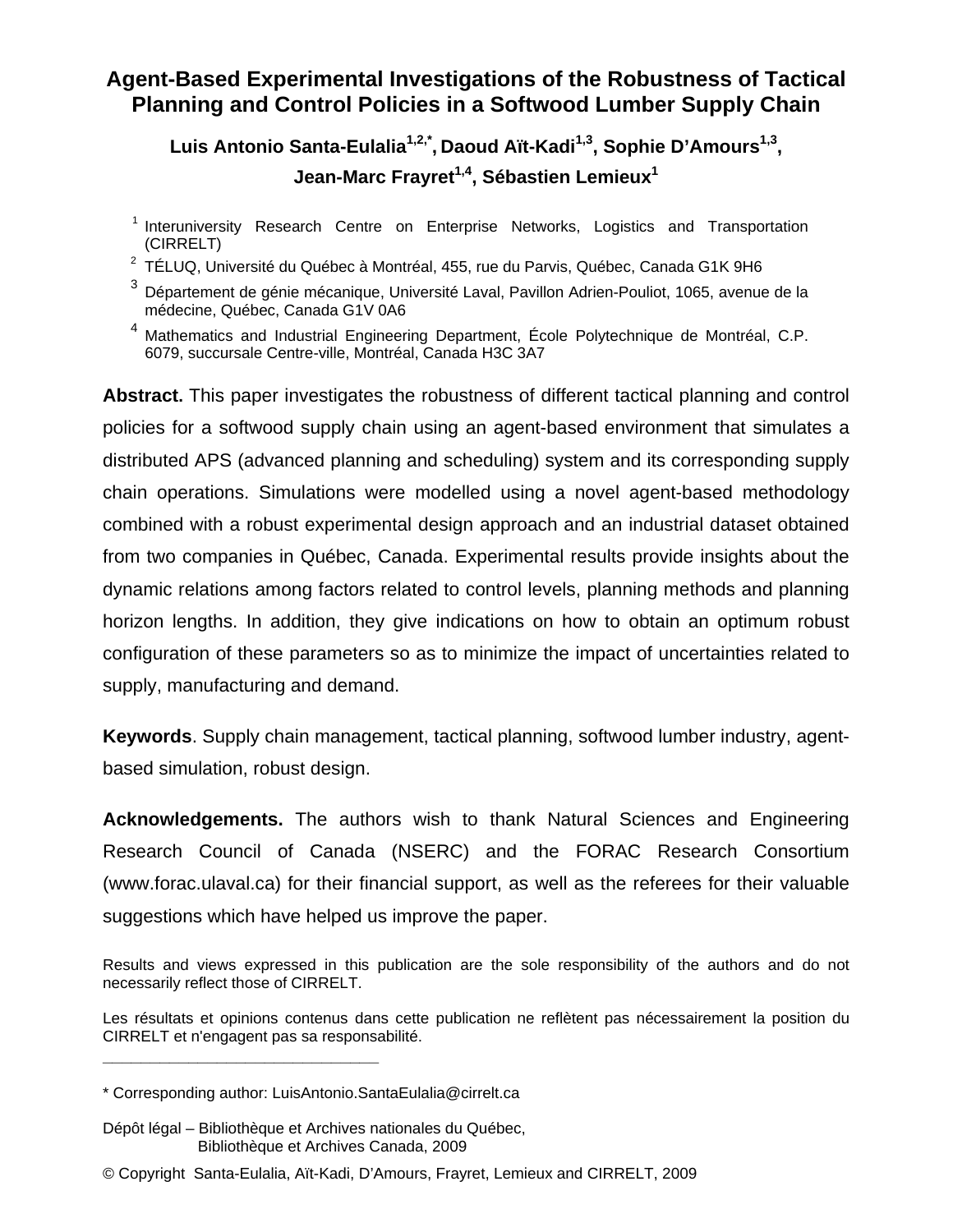# **1. Introduction**

The softwood lumber supply chain in Canada is going through of the most difficult times in its history. It is under great pressure and is compelled to respond to a new set of market requirements in terms of lower operational costs and improved service levels. It is also faced with a set of new supply and manufacturing constraints, such as reduced cutting rights and aging machinery, which impact productivity.

To improve its business performance and re-establish its market position, academics and practitioners are trying to identify different tactics for this industry sector. Influenced by strategic planning, supply chain tactics define mid-term plans constraining how operations will be planned and executed. We know from practice that implementing an efficient and effective supply chain tactic is a difficult task since it includes many parameters, possible interactions among them and several uncertainties that disturb supply chain performance. As well, it is known that testing different planning and control tactics in practice can be quite costly and sometimes infeasible.

In order to respond to these needs, we are performing simulation studies in the domain of the softwood lumber industry to help better understand how certain relevant planning and control tactical policies contribute to the performance of the entire supply chain. In addition, we have investigated how these policies should be adjusted to obtain a robust system taking into consideration environmental uncertainties related to demand unpredictability, supply instability and manufacturing variability. The selected policies are control levels, planning methods and planning horizons. In this study the viewpoints of both customers and the company are analyzed through specific performance indicators.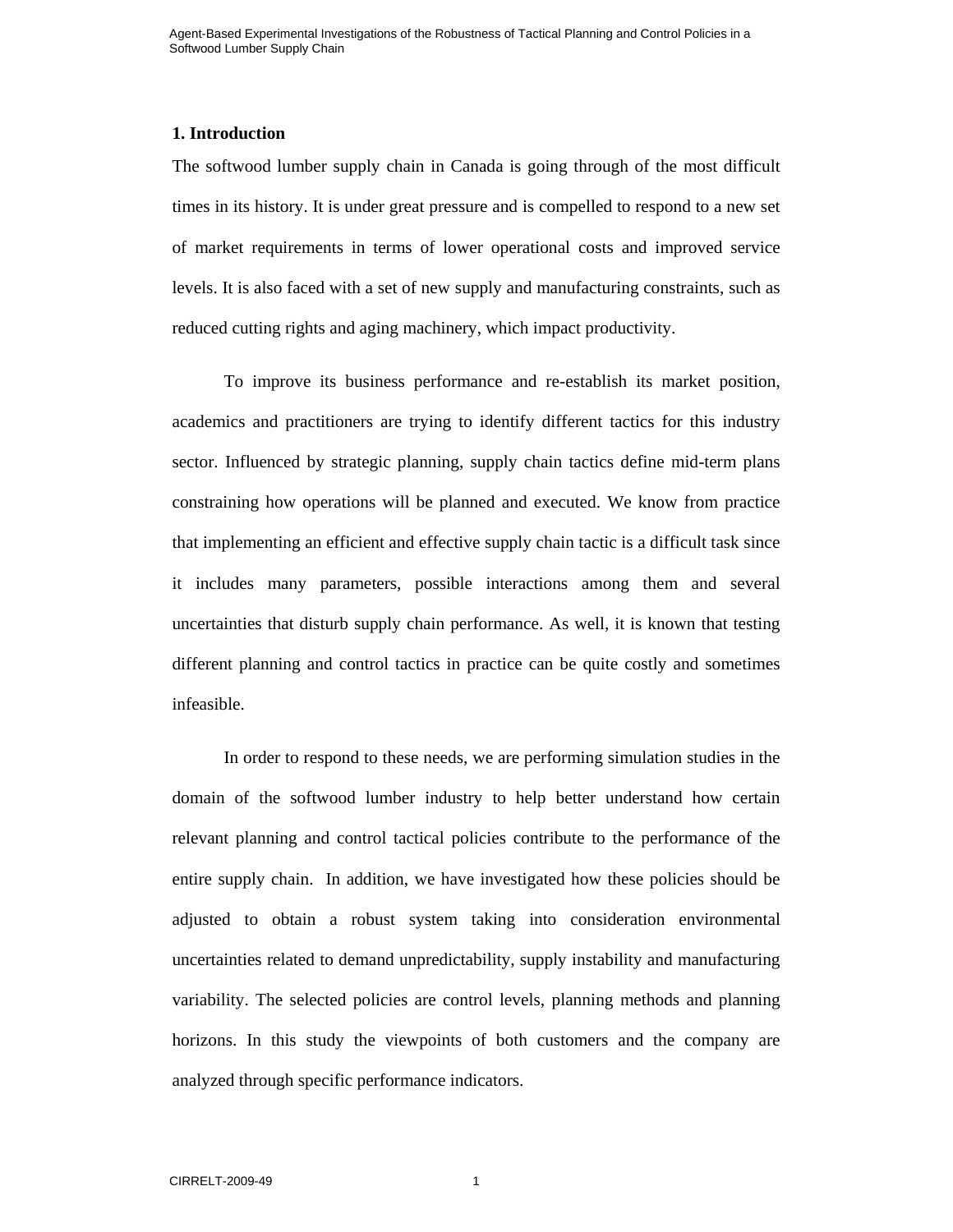With the goal of performing realistic experiments, we employed a novel advanced supply chain planning system called the FORAC experimental planning platform. It is able to mimic complex supply chain behaviours through agent-based planning and simulation. Our research is based on a case study inspired by two real lumber companies, providing a realistic test case that represents an industrial-scale situation. The whole of the modelling effort followed an agent-based modelling methodology, combined with a robust experimentation design approach.

Despite the fact that both results and methodology are validated for the lumber industry, we strongly believe that other industry sectors (e.g., food and chemical industries) can benefit from this approach and from the experience gained from this case, mainly those that have important stochastic behaviours in terms of supply, demand and manufacturing operations, as well as those having divergent production processes.

This paper is organized as follows. Section 2 presents a literature review in the domain and Section 3 introduces the FORAC experimental planning platform. Next, Section 4 explains the simulation problem. Section 5 details the methodology employed to model and implement the case. Section 6 explains how the experiments were specified, while Section 7 details how all parameters of the experiments were designed and implemented in the simulation platform. Section 8 presents and discusses the statistics of the case. Finally, Section 9 outlines some final remarks and conclusions.

### **2. Literature Review**

Supply chain planning basically covers three decision levels: strategic planning, tactical planning and operational planning. Named hierarchical production planning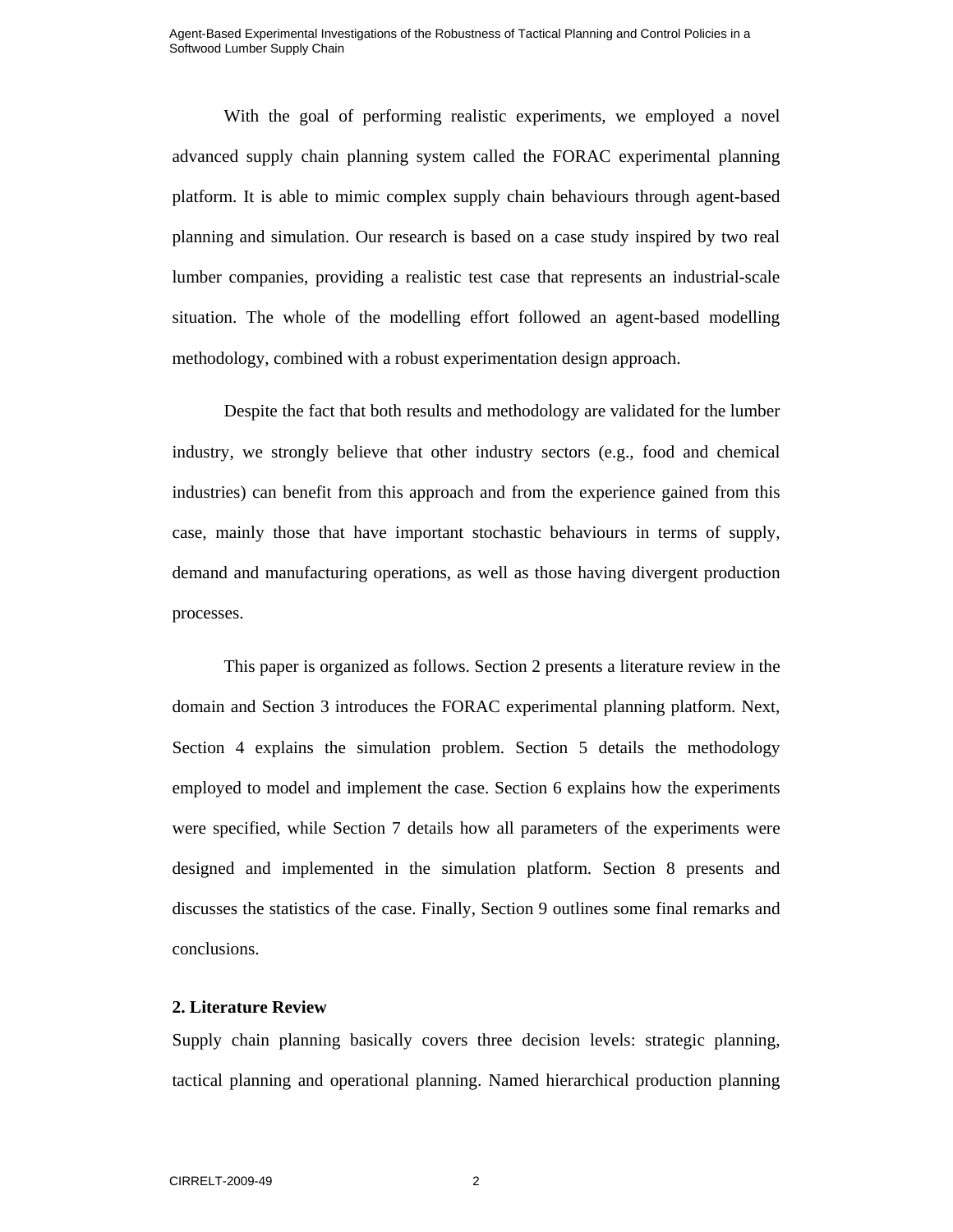by Hax & Meal (1973), this is a typical approach carried out in many research papers until today (Thomas et al. 2008).

Strategic planning reflects long-term and broad-based decisions to support the mission, vision and objectives of an organization, such as supply chain network design. Tactical planning defines general 'rules-of-the-game', such as production and distribution lot sizes, inventory safety stock levels, production levels, capacity levels, staffing levels, funding levels, and so forth, to achieve the intermediate goals and objectives in order to support the organization's strategic plan. Tactical plans and policies are used as planning constraints at the operational level. Operational level is basically related to decisions of floor managers for the day-to-day operations, detailing specific actions that lead to the achievement of tactical objectives. Operational plans are more detailed than strategic and tactical plans and cover a shorter time horizon (APICS 2008). In this paper, we are interested in exploring the tactical level.

The literature on supply chain modelling and simulation at the tactical level is vast and covers many problems and several different solution approaches. Traditionally, mathematical programming methods are employed. Ouhimmou et al. (2008) propose a supply chain tactical planning problem for a furniture company to define manufacturing and logistics policies that will allow the company to have competitive service levels at minimum costs. They employed a mixed-integer programming model and heuristics to solve it, using data from an industrial case. Comelli et al. (2008) propose an approach to synchronize financial and physical flows in supply chains at tactical level, allowing for budgeting in production planning with APS (advanced planning and scheduling) tools. Thomas et al. (2008) present a procedure for tactical supply chain planning based on mathematical programming to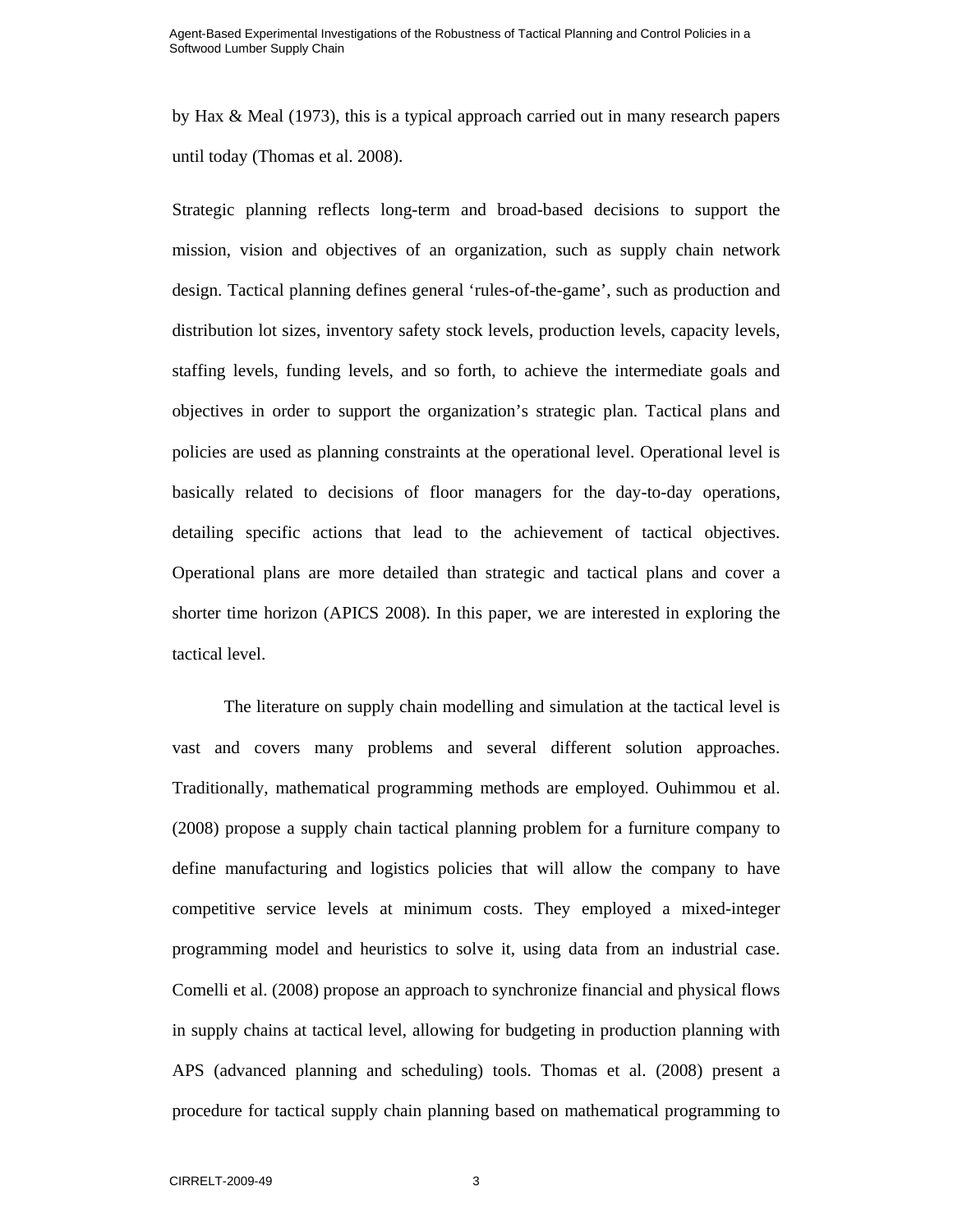produce stable master production schedules following a robust reference plan policy generated through sales and operations planning procedures. Based on the known MIT's Beer Game, von Lanzenauer & Pilz-Glombik (2002) propose a mixed-integer programming model to support tactical decision level covering ordering, producing and transportation. They compare analytical results obtained from their model with human decision making, indicating that significant gains can be obtained through the use of analytical models. The reader is referred to Comelli et al. (2006) for a literature review on models for supply chain tactical planning, mainly related to lot sizing problems.

Landeghem & Vanmaele (2002) highlight the limitation of tactical planning approaches in the literature, as well as in the APS sector, to deal with uncertainties. Uncertainty and robustness are normally treated through a combination of mathematical modelling with simulation techniques, such as Monte Carlo simulation, scenario-based simulation, sensitivity analysis and, sometimes, discrete-event simulation. For example, Landeghem & Vanmaele (2002) developed a tactical planning method embedded with a Monte Carlo simulation approach for the assessment of uncertainties in supply chains. Genin et al. (2007) compare three tactical planning approaches so as to evaluate which one is the most robust. Supply chain plans were generated through traditional mathematical planning models, and perturbations were introduced through random demand generation to evaluate the total cost of the plans and service levels. Beaudoin et al. (2007) employ a tactical planning approach for wood procurement planning. They developed a mathematical deterministic model (mixed-integer programming), which does not address robustness explicitly, but employs a set of mechanisms to assess a posteriori several alternative plans.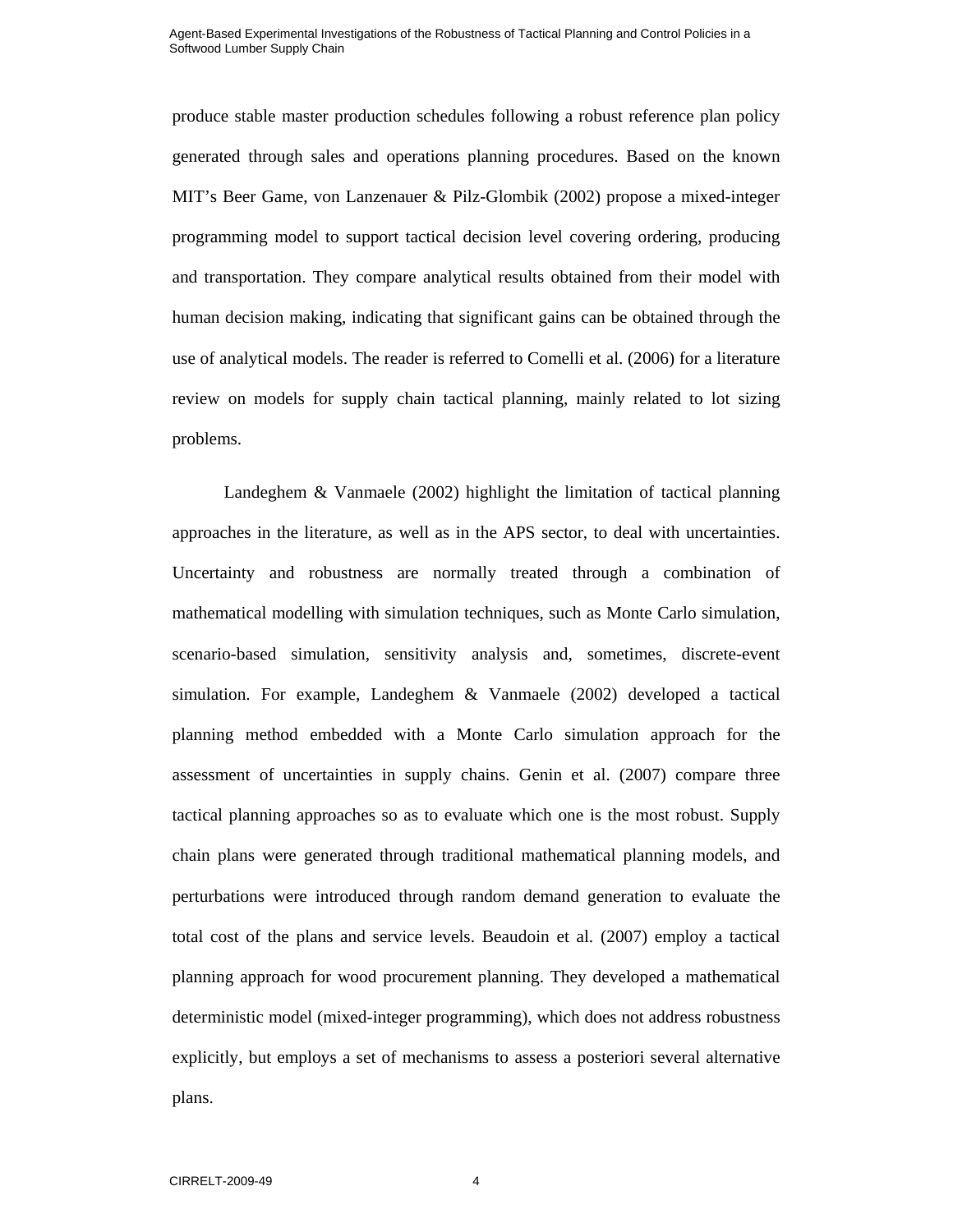Van Eck (2003) explains that traditional approaches for coping with uncertainties are limited, and Stadtler (2005) argues that management of uncertainties is a significant limitation for conventional APS systems. The most important reasons are probably related to the reactiveness of the approach and the complexity of creating these solutions. A more pro-active approach is needed to find solutions which are less sensitive to the uncertainties of parameters. A way of doing this is to include uncertainties in the model itself so that the algorithms could attempt to reduce variability (Van Eck 2003). Many efforts have been made to overcome this drawback, such as the emergence of APS employing stochastic programming. This technique puts together models for optimum resource allocation as well as models of randomness to produce a robust decision-making approach.

For example, Sodhi (2005) demonstrates how stochastic modelling can be useful in a tactical supply chain planning context for a particular electronics company. As mentioned by the author, the work is only a starting point in developing modelaided processes to manage risk. Despite their potential, at tactical and operational levels, the sizes of stochastic programming models problems may still be hard to solve, especially in APS contexts. Genin et al. (2007) explain that stochastic programming is an interesting approach, but it still does not succeed in solving realsize problems. The problem is the growth of the model size when several scenarios are evaluated in a multi-period model. Some recent works now demonstrate that realscale problems can be considered tractable in some cases, such as the one for the sawmill industry from Kazemi et al. (2008).

Our work employs a different methodology from the field of artificial intelligence, known as the multi-agent approach. It is one of most recent models for advanced supply chain planning. In this case, agent-based modelling is used to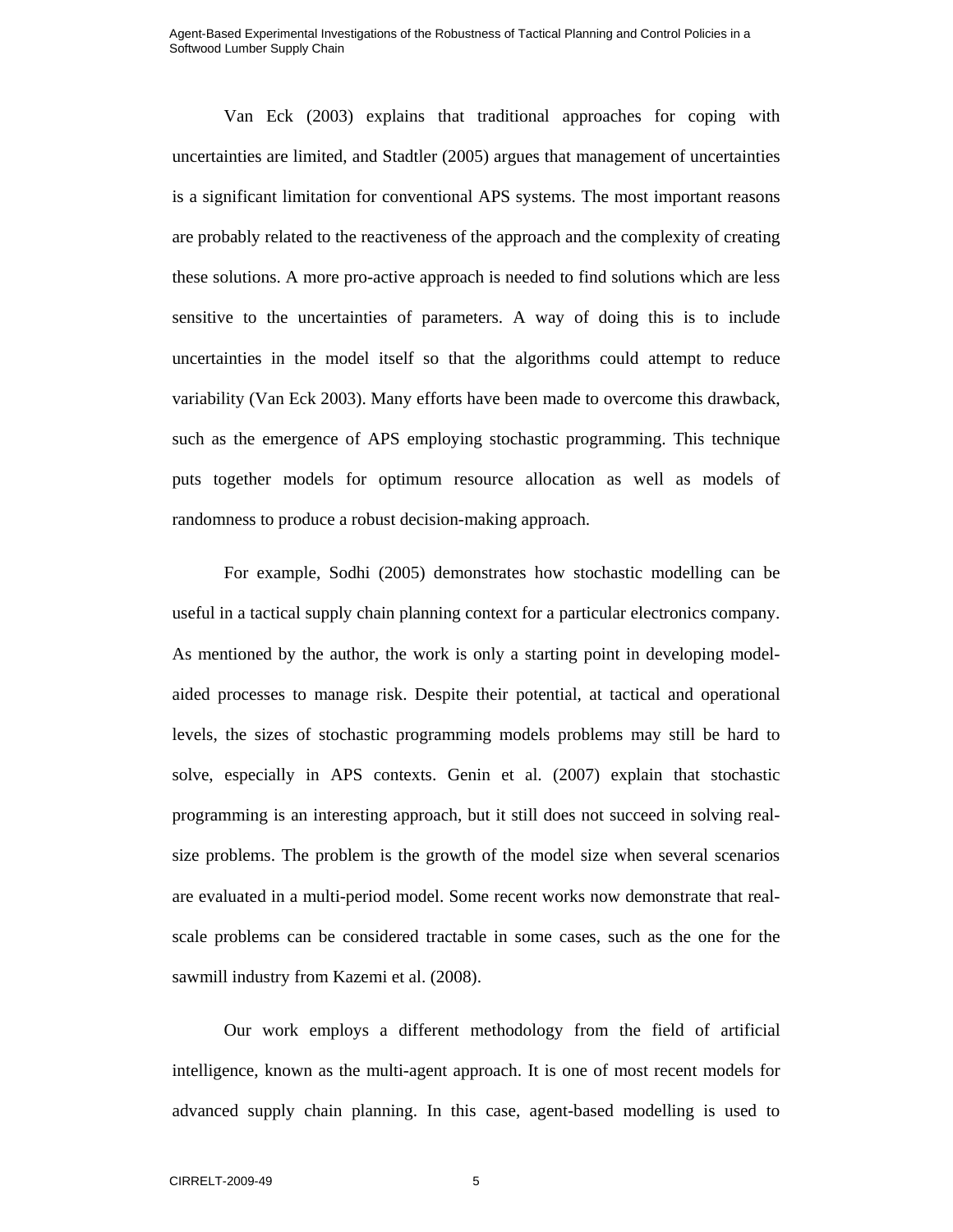encapsulate one or more supply chain optimization models together with the main elements from discrete-event simulation (occurrence of uncertain events over time); to develop what is called d-APS (distributed-APS) systems, according to Santa-Eulalia et al. (2008). These systems possess four main advantages over traditional approaches. First of all, their distributed characteristic facilitates modelling heterogeneous planning domains of different supply chain partners, allowing for complex interaction schemas to be created so that a compromise between local and global solutions can be found. Second, they are able to exhibit intelligent behaviours, which are integrated into their management applications. Inspired from distributed artificial intelligence, d-APS systems demonstrate decision autonomy and proactive abilities and are able to learn from their previous experiences. Third, uncertainties are naturally modelled in agents' behaviours due to their ability to incorporate discreteevent simulation mechanisms. Finally, these systems provide a very powerful simulation environment for testing different supply chain planning concepts, methods, tools, and technologies.

Since the 90s, several agent-based approaches explicitly mention the use of optimization procedures or finite capacity planning models to perform supply chain planning. For example, Swaminathan et al. (1998) provide a supply chain modelling framework containing a library of modular and reusable software components that represents different kinds of supply chain agents, their constituent control elements and their interaction protocols. Sauter et al. (1999) propose an architecture, called ANTS (Agent Network for Task Scheduling), that consists of a supply chain planning system composed of agents inspired by human intuition and insect colonies. Sadeh et al. (1999) put forward an agent architecture called MASCOT (Multi-Agent Supply Chain cOordination Tool) for coordinated supply chain planning and scheduling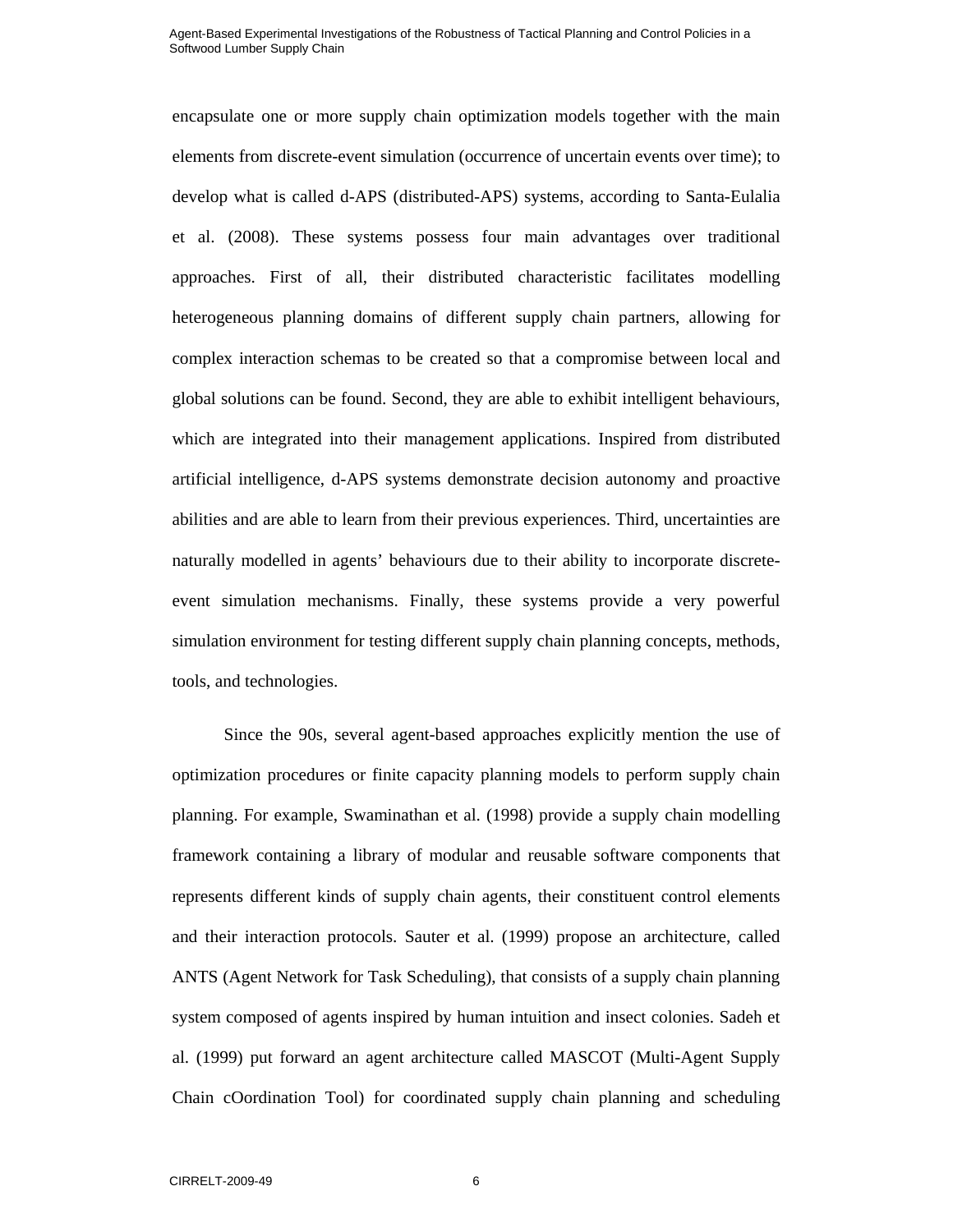across the entire supply chain. Montreuil et al. (2000) introduce the NetMAN approach, which is a network-oriented organizational concept where a manufacturing business dynamically organizes its operations by configuring and activating a distributed network composed of interdependent responsible manufacturing centres. Gjerdrum et al. (2001) present multi-agents incorporating mathematical programming for the manufacturing components, to form a platform where simulations can be performed for demand-driven supply chain networks. Baumgaertel & John (2003) present an agent-based simulation architecture for supply networks, incorporating APS components and using finite domain constraint technology. As for us, we employ the d-APS called the FORAC experimental planning platform, described by Frayret et al. (2007), which is agent-based and encompasses concepts of autonomy and cooperation to deal with distributed decision making problems that naturally reside in supply chains. To our knowledge, this is the first and only d-APS system capable of capturing business scenarios for the forest products industry. According to Azevedo et al. (2004), despite the fact that the agent-based approach is particularly interesting for tactical problems, there are few applications for more tactical and less structured problems in enterprise networks. Many of the multi-agent approaches found in the literature are oriented to specific applications of an operational nature. The FORAC experimental planning platform is specifically useful for simulations at the tactical decision level, as demonstrated by Cid-Yanez et al. (2008). This platform is explained in the following.

### **3. FORAC Experimental Planning Platform**

In the FORAC experimental planning platform, a set of planning agents, using advanced planning tools based on operations research technology, individually produce operational plans. Agents collectively interact with each other to carry out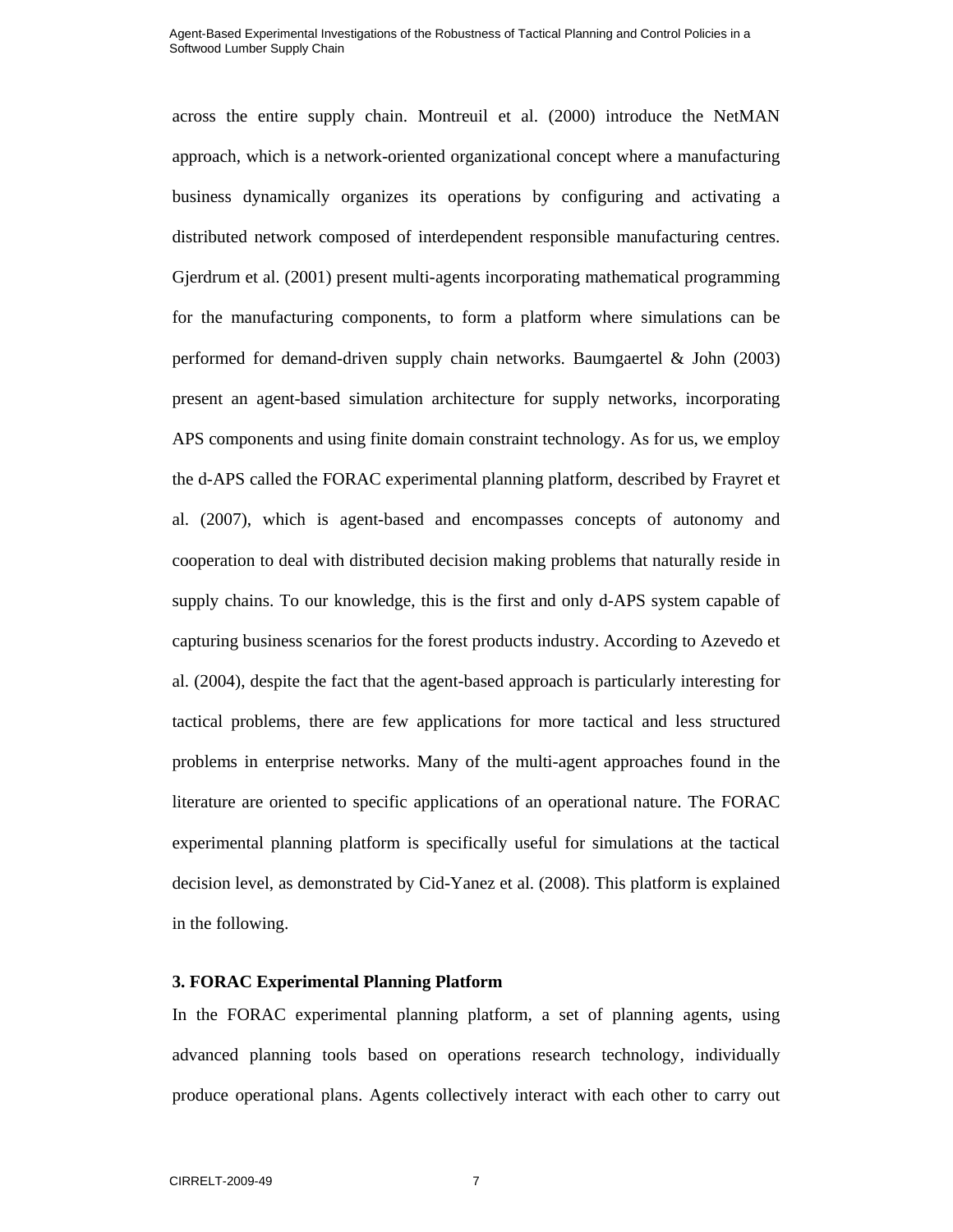functionalities that synchronize their plans across the network to create a feasible operational schedule and enhance global performance. Some planning agents have been developed to represent an internal supply chain. Figure 1 depicts the agents implemented for the present case study.



Figure 1: Implemented agents for the case study.

The agents implemented are: deliver agent (manages all relationships with the business unit's external customers and fulfils all commitments with them); three agents (sawing, drying and finishing) responsible for carrying out production planning functions, each one being in charge of a part of the overall planning functions by means of specialized planning capabilities; source agent (manages the relationship with all the business units' suppliers, forwarding procurement needs to the right suppliers), customer agent (generates the demand for products and evaluates supply chain offers). In addition, each agent responsible for production planning has a counterpart agent responsible for executing the production plan (sawing\*, drying\* and finishing\*), referred to as execution agents.

Figure 1 can be understood through its flow of materials: logs are sawn into green rough lumber, which are transformed into dry rough lumber, and finally transformed into dry planed lumber during the finishing process. Arrows represent the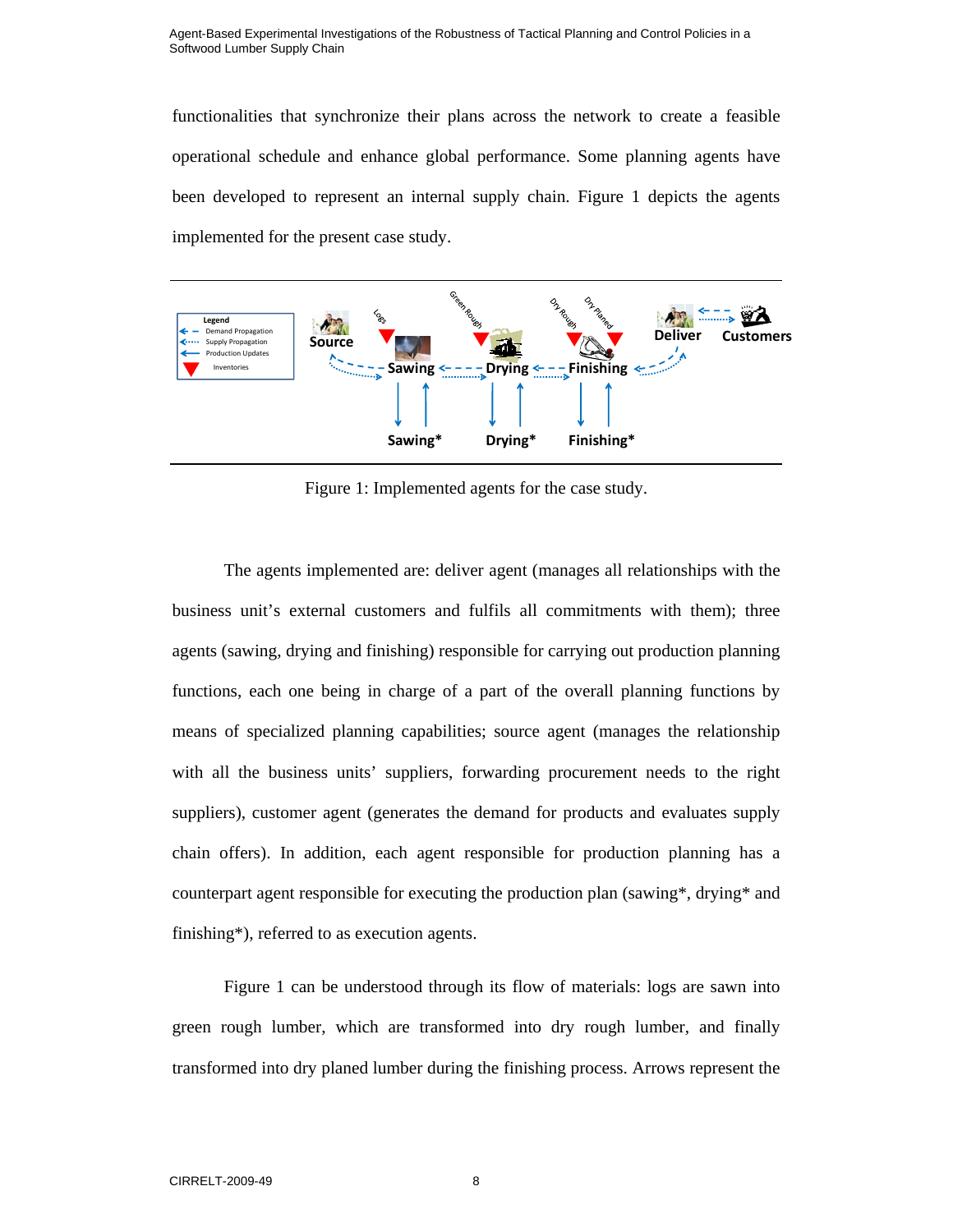basic planning and control process. Essentially, this process is divided into five basic steps:

- 1) Production update: before starting a planning cycle, all planning agents update their inventory level states. In fact, all execution agents (sawing\*, drying\* and finishing\*) receive the last planned inventory for the current period from the planning agents (sawing, drying and finishing). The execution agents perform perturbations on the inventory level to represent the stochastic behaviour of the execution system and send the perturbed information back to their respective planning agents. This perturbation in the execution system can be seen as an aggregated representation of what happens on the shop floor, i.e., a set of uncertainties that make the manufacturing system have a stochastic output, which is ultimately reflected in the physical inventory level of the supply chain;
- 2) Demand propagation: with the planned inventory updated, all agents are ready to perform operations planning. The first planning cycle is called demand propagation because the customer demand is transmitted across the whole supply chain. First, the deliver agent receives customers' orders for finished products (dry planed lumber) and sends this demand to the finishing agent. If no products are available in stock, the finishing agent will perform an infinite capacity planning for this demand and will send its requirements in terms of dry rough lumber to the drying agent. The drying agent now performs its planning operations using also an infinite capacity planning logic, and its requirements in terms of green rough lumber will be sent to the sawing agent. Following this, sawing executes an infinite capacity planning process to generate its needs of logs, which are transmitted to the source agent. The source agent will confirm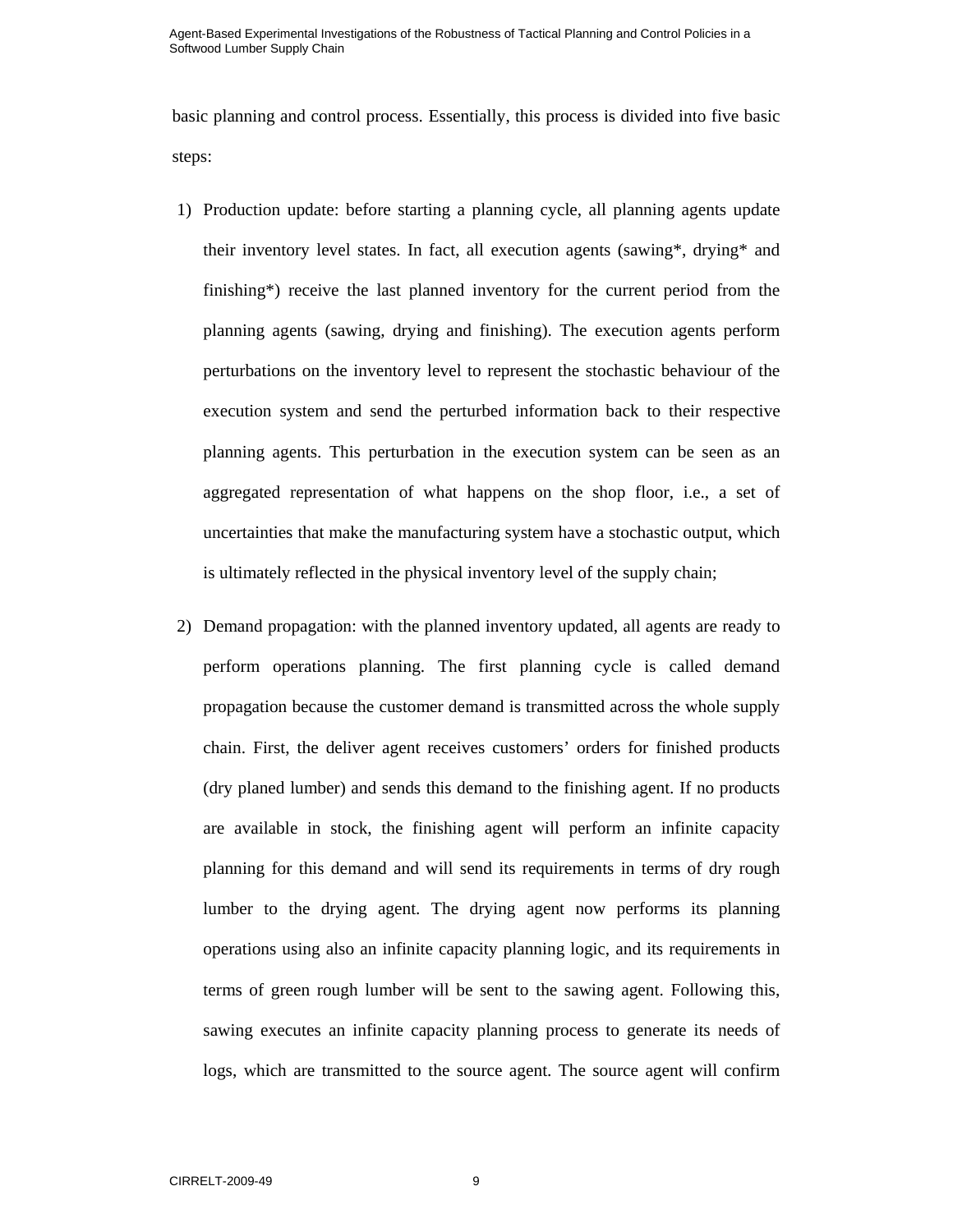with sawing whether all requirements will be sent on time. Now, the supply propagation starts;

- 3) Supply propagation: based on the supply offer from the source agent, sawing now performs finite capacity planning in a way that respects the demand from drying in terms of green rough lumber (pull planning approach), and respects its own limitation in terms of production capacity. In addition, sawing tries to identify whether it still has some available capacity to perform a push planning approach. If there are resources with available capacity, sawing allocates more production based on a price list to maximize the throughput value, meaning that it makes a complementary plan to occupy the additional capacity with products of high market prices. The sawing plan containing products to answer drying demands and products to occupy the exceeding capacity is finally sent to drying. Drying, in return, uses the same planning logic (first a pull and after a push planning logic) and sends an offer to the finishing agent. Finishing performs the same planning approach and sends an offer to the deliver agent. Deliver send its offer to the customer agent. In summary, the general idea of supply propagation is to perform finite capacity planning, where part of the capacity can be used to fulfil orders (pull approach) and part of it to push products to customers so as to better occupy capacity.
- 4) Demand acceptation: the customer agent receives offers from deliver and evaluates whether they satisfy all its needs. Part of this offer can be accepted by the customer and part can be rejected, for example because it will not arrive at the desired time. This information is sent to the deliver agent. Now, as part of the demand is not necessary anymore, deliver will send the adjusted demand for the finishing in the form of a new demand propagation step with fewer product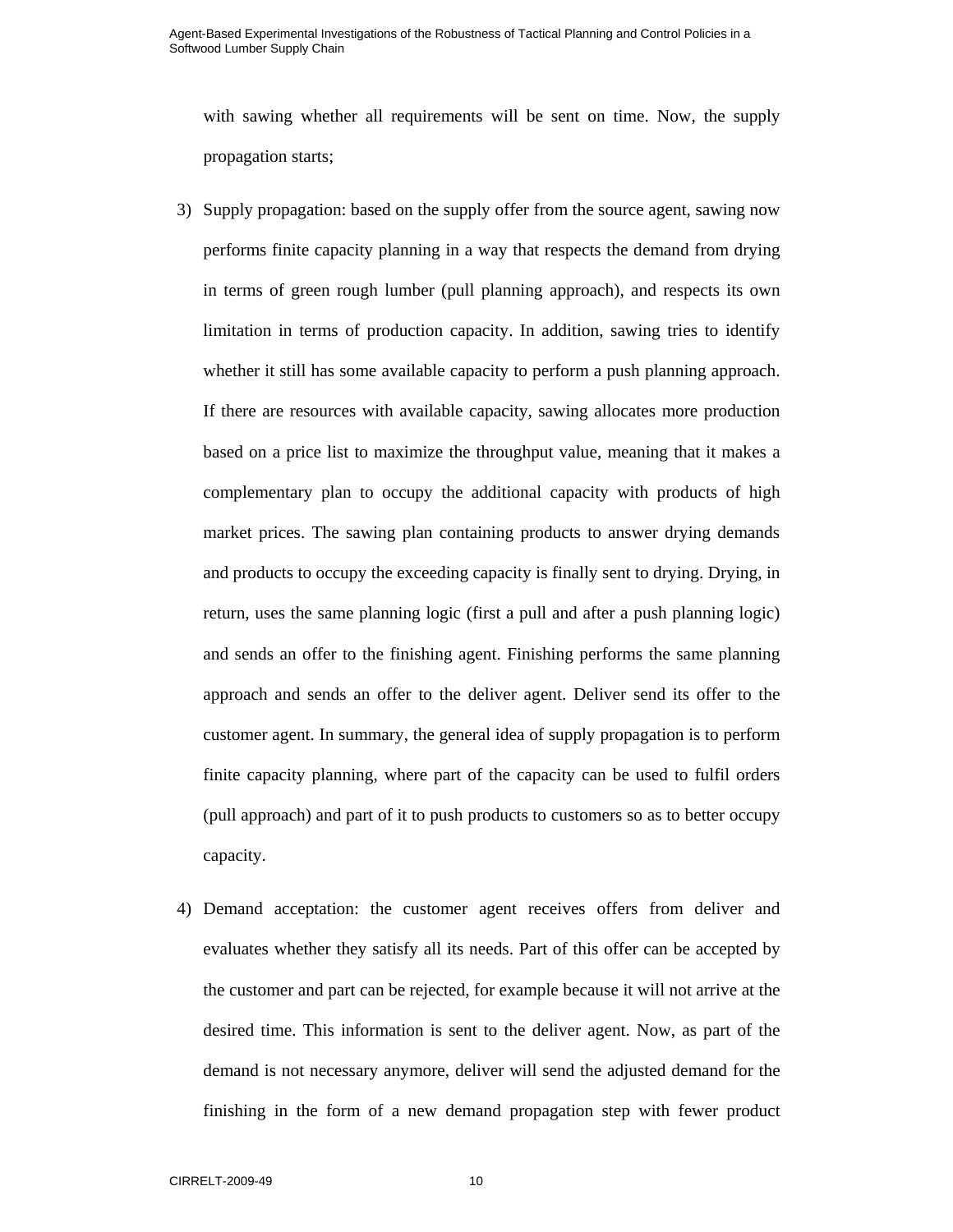volumes. This new demand will be propagated backwards to the source agent. Next, from source this demand will be forwarded in the form of a supply propagation step up to the deliver agent. During the demand propagation, all planning agents will have more available capacity to be occupied with high market price products. The planning cycle finishes here.

5) Time advancement: due to the fact that the FORAC platform uses the rolling horizon approach, after the end of a planning cycle involving these four steps, the simulation time moves ahead for the next planning period. In this case, the next planning period is the next "replanning date", which is delimited by the control level (replanning frequency). It can vary within any time period, from a day to several months, and it depends on the interest of the supply chain planner. The planning cycle (i.e., the above-mentioned four steps) is repeated at each replanning date until the end of the simulation horizon.

These five steps represent the basic logic of operations planning. Some mechanisms useful for simulation during these five steps are detailed hereafter.

Perturbations in the platform are performed through a traditional random number generation approach. As a lot of data was needed a fast and flexible generator was employed. The selected uniform number generator was the Mersenne Twister (Matsumoto & Nishimura 1998), which provides random numbers for a considerably long period without slowing down the algorithm. The transformation of the random numbers into random variables follows a simple method for discretizing the density function of the probability distribution desired. Simulation analysts can select different probability distribution functions, such as normal, exponential or triangular. More details about number generation are found in Lemieux et al. (2008).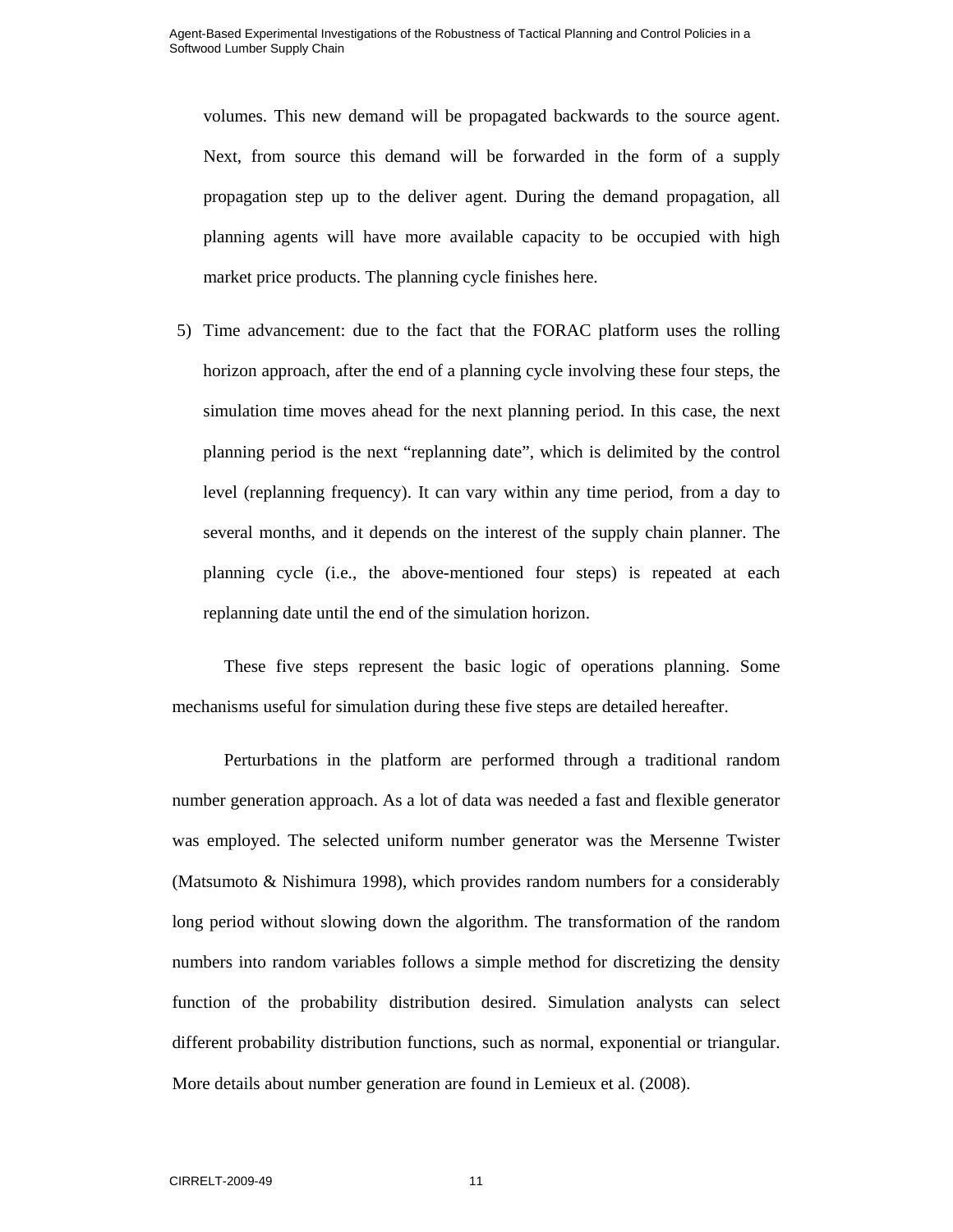Another important issue is how agents perform their planning activities. Both demand propagation and supply propagation for each agent are geared up with specialized optimization models. They are depicted in Table 1 in terms of objective functions, processes, planning parameters and optimization methods, according to Frayret et al. (2007) and Lemieux et al. (2008).

|                                                | <b>Sawing Agent</b>                                                                                                                                                  | <b>Drying Agent</b>                                                             | <b>Finishing Agent</b>                                                                                                                                                               |  |
|------------------------------------------------|----------------------------------------------------------------------------------------------------------------------------------------------------------------------|---------------------------------------------------------------------------------|--------------------------------------------------------------------------------------------------------------------------------------------------------------------------------------|--|
| <b>Objective: Demand</b><br><b>Propagation</b> | Minimize lateness                                                                                                                                                    | Minimize lateness                                                               | Minimize lateness                                                                                                                                                                    |  |
| Objective: Supply<br><b>Propagation</b>        | Maximize production value                                                                                                                                            | Maximize production value                                                       | Maximize production value                                                                                                                                                            |  |
| <b>Processes features</b>                      | Divergent<br>product<br>flow;<br>coproduction; alternative<br>process<br>selection; only compatible processes<br>can be executed within the same<br>production shift | Divergent<br>product<br>flow:<br>coproduction; alternative process<br>selection | Divergent<br>product<br>flow:<br>coproduction; alternative process<br>selection;<br>only<br>compatible<br>processes can be executed within<br>the same production shift              |  |
| <b>Planning</b><br>parameters                  | Machine capacity calendar; frozen<br>jobs; maximum sales per product;<br>inventory costs; raw products costs                                                         | Machine<br>capacity<br>calendar;<br>frozen jobs; operations cost                | Machine capacity calendar; frozen<br>jobs; exploitation mode in the<br>solution tree (for the optimization<br>$method - see next line)$ ; minimum<br>production lead-time per family |  |
| Optimization<br>method                         | Mixed Integer Programming                                                                                                                                            | Constraint programming                                                          | Heuristic                                                                                                                                                                            |  |

Table 1: Planning engines for each agent.

The planning approaches described in Table 1 are radically different with regard to their nature, as explained by Frayret et al. (2007). In sawing, for both demand and supply propagations, planning activities are designed to identify the right mix of log type in order to control the overall divergent production process. What changes for the demand and supply propagations are their objective functions and constraints. Drying, on the other hand, is batch-oriented and tries to find simultaneously the best type of green rough lumber to allocate to the dryers and the best drying process to implement. The optimization model of this agent is described thoroughly in Gaudreault et al. (2006). In this approach, what is interesting is that it tries to find a feasible solution in a short time, but if more time is available, it will try to find a better one using a search algorithm through the solution tree. Finishing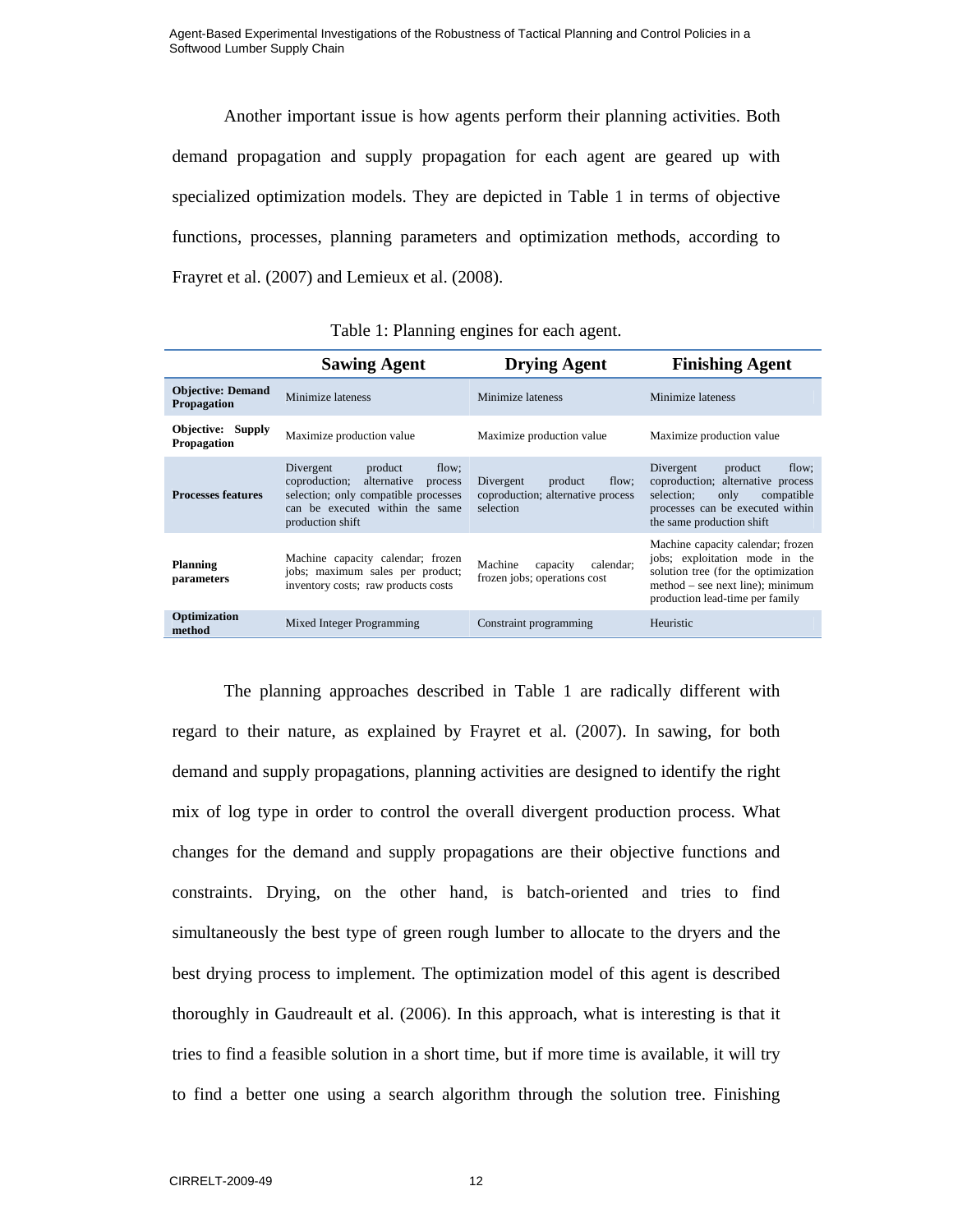employs a heuristic approach to find out what rough dry lumber type will be used and how much it should be planed considering setup time. For more details on how planning engines work, the reader is referred to Frayret et al. (2007).

Another issue concerning simulation functioning is the time advance mechanism used to manage all of these uncertain events and planning activities. We opted for a central simulation clock, which aims at guaranteeing that all agents are synchronized so that none of them are late or in advance. In this case, all agents use the same simulation clock instead of each having its own clock. This was used to simplify the time management effort. The general functioning logic is simple. The simulator has a list of all agents participating in the simulation and their corresponding state, which can be "busy" or "standby". When at least one agent is busy (sometimes more than one could be working in parallel), time advances in realtime. When all agents are on standby, time advances according to the simulation list. This means that the simulator looks for the next action to be accomplished and advances the simulation time to the realization moment of this action. Next, the simulator asks the concerned agent to perform this action. As the case here is set to perform planning activities for each replanning date (as will be discussed later), the simulation always advances to the next replanning moment. This central clock management mechanism implies that when an agent needs to perform a new action, it adds this action (with its respective time of occurrence) in the simulation list. This action can be triggered immediately or later, depending on its time of occurrence.

Finally, it is important to give details about the data set employed for this case. In order to create a complete case for this simulation study, most data were obtained from two industrial partners, both softwood lumber producers. When no data were available, we used expert people (researchers or practitioners from the industry) and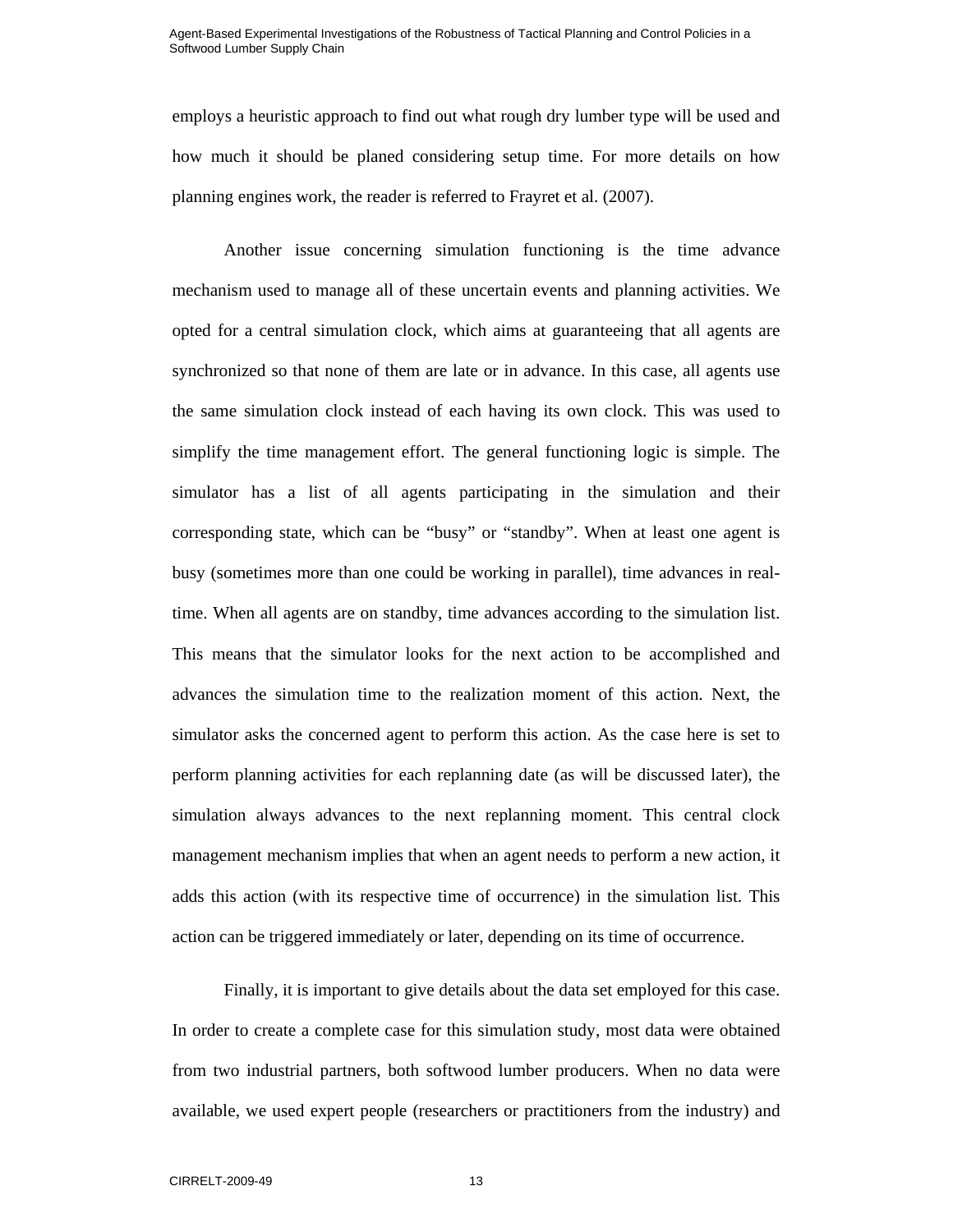also expert systems (basically Optitek©) to estimate lacking figures. For example, due to the heterogeneous nature of the raw material (trees), it is hard to predict the output (lumber volume) of the wood transformation process. Optitek© can be used to simulate this possibility (Zhang & Tong 2005).

Lemieux et al. (2008) explain the main characteristics of the proposed supply chain, including products, processors, capacities, and processes. A process defines how an operation is performed and what input is required for a particular operation. For example, in sawing operations, a process is an association of log and cutting patterns, consuming inputs (a group of logs) and producing outputs (green rough lumber, sawdust, chips) using a certain resource (a processor, i.e. a sawing line in this case). Every time an agent performs planning activities, it has to allocate one process to a processor, and this decision depends on general manufacturing conditions, such as demand, capacity availability, etc.

The FORAC experimental planning platform and its industrial data set were used to help us answer some simulation questions, as explained next.

### **4. Simulation Problem**

In this study we are interested in understanding the impact of alternative tactical policies related to the control level, planning horizon and planning method.

The control level represents the frequency at which one updates information about inventory levels, supply quantities from vendors and demand requested by clients. This control notion proposes to link the planning process to the execution of the operations. When it is time to perform an update, the planning system triggers a "replanning process", i.e., it updates all system information and it plans again all operations for the current planning horizon. In the case of the FORAC experimental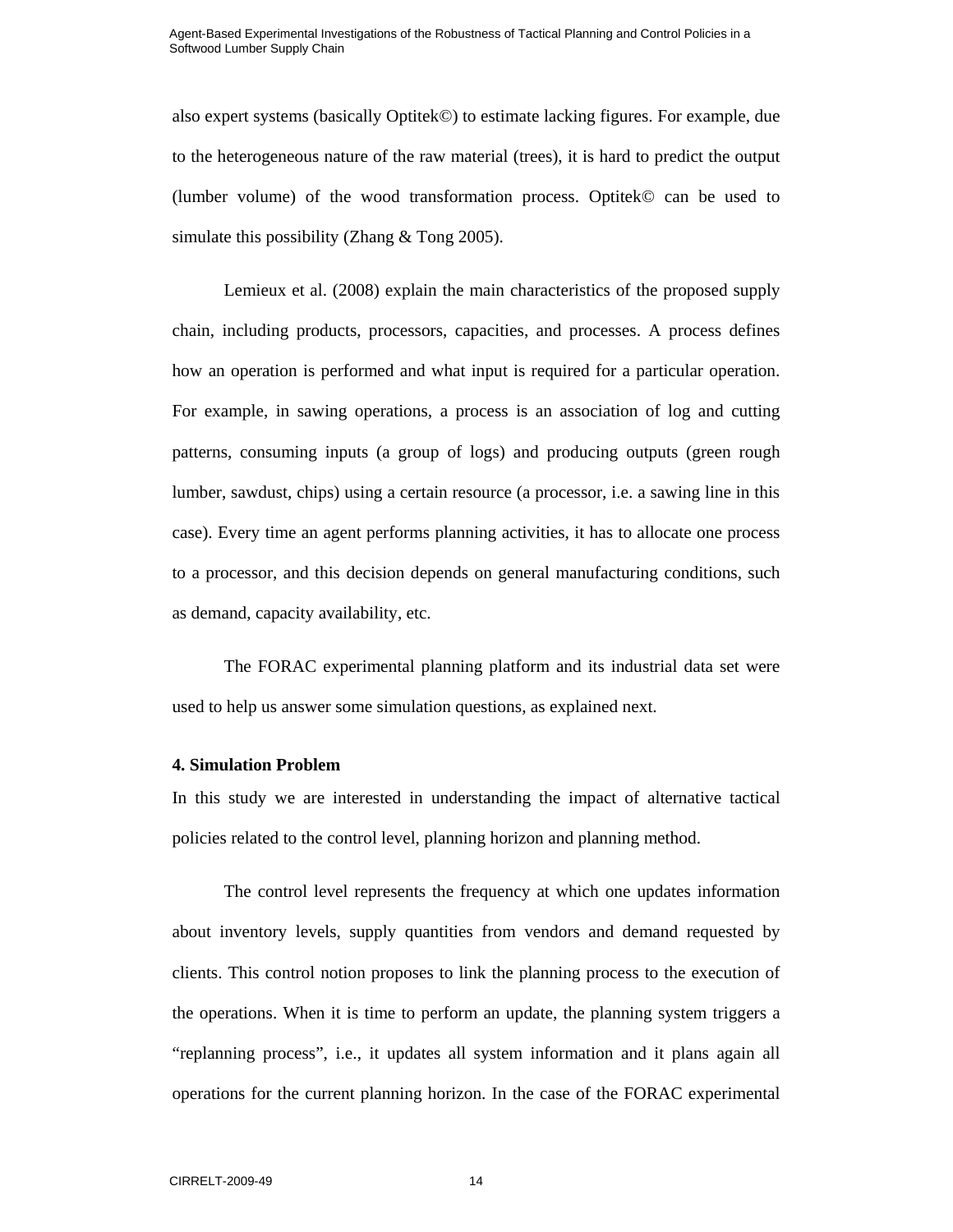planning platform's execution agents, all manufacturing perturbations are captured at the inventory level in order to represent the stochasticity of the production process. As all manufacturing uncertainties (machine breakdowns, unpredictable production yields, etc.) will ultimately impact on the planned inventory level, this represents an aggregate manner to introduce manufacturing perturbations for analysis at the tactical decision level. It is important to note that perturbations occurring today will impact future planning and execution processes, i.e. uncertain events are accumulated over time. In addition, uncertainties are propagated across the supply chain, meaning that events at the sawing level will later disturb drying and finishing. The planning agents employed here are designed to cope with these perturbations by adjusting their plans at each replanning period.

The second factor, the planning horizon, represents the amount of future time that will be considered when preparing a plan. The way these plans are calculated depends on the planning method employed. The planning method stands for the approach (or algorithm) used to produce a plan. A set of algorithms exist and, for example, traditional softwood lumber industries employ a classical forward planning method, which is performed by humans. By using this method, all operations are planned for the earliest moments (i.e., the first available time slot) with respect to the delivery date. A more complicated method would include other planning criteria. For instance, the "urgency-directed forward planning" is also based on a traditional forward planning scheme, but it employs an additional criterion to select which job will be planned first. This criterion is the "urgency" of the customer order, which can take into consideration the remaining time before the due date.

Thus, the present study aims to guide us in answering the following research questions: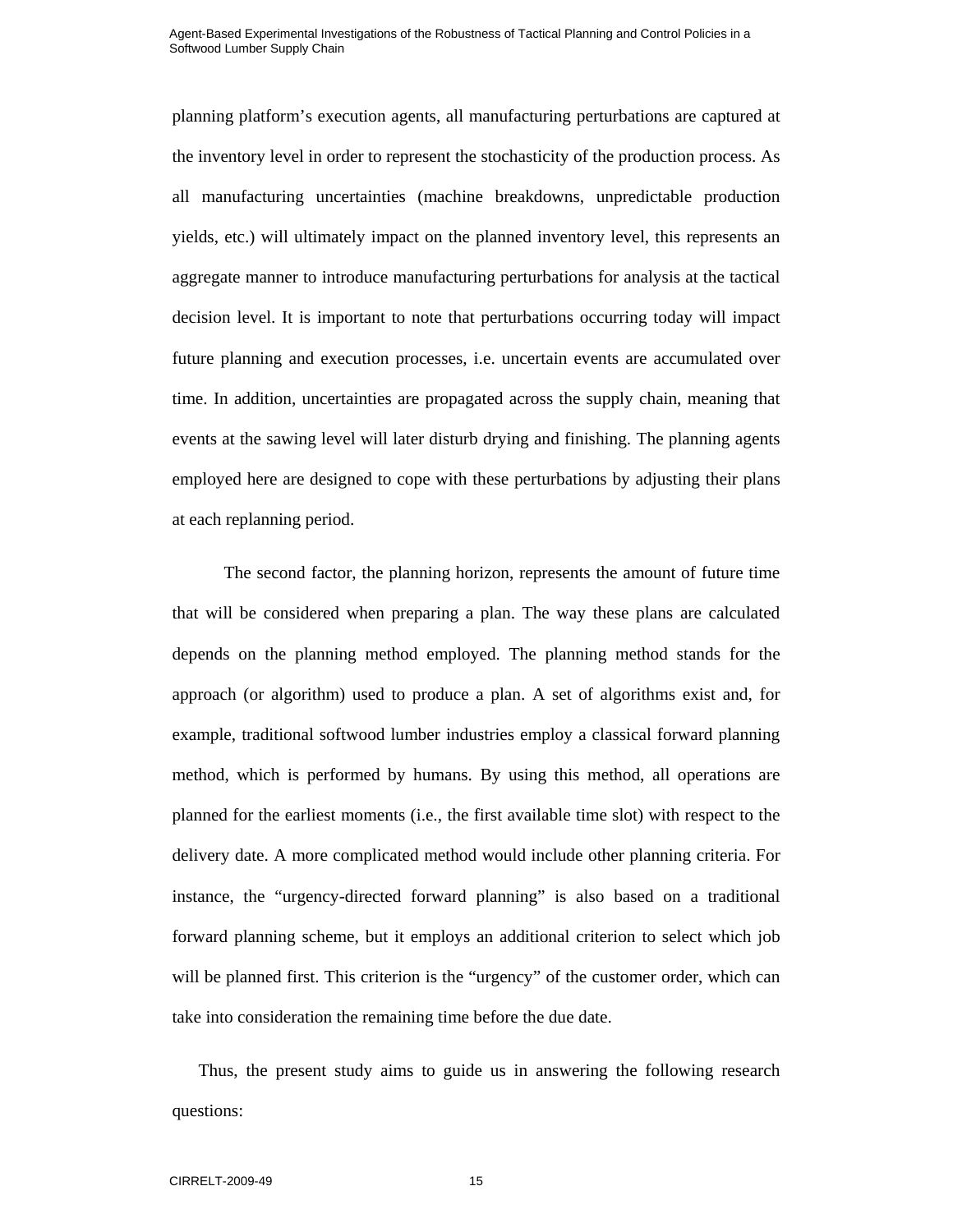- 1) Do the control level, planning horizon and planning method really contribute to supply chain performance?
- 2) Does one policy influence the others, i.e., do they interact?
- 3) What are the optimum planning horizons, planning methods and control levels to be implemented to minimize the impact of uncertainties in this supply chain?

Analyses have to consider the company's and customer's points of view. This means that we will have to select KPI (key performance indicators) representing both aspects.

The following section explains how we will approach this simulation problem.

# **5. Methodology**

In order to translate our simulation problem into simulation requirements and then into a simulation environment (in this case the FORAC experimental planning platform) we used the methodology schematized in Figure 2.



Figure 2: Modelling methodology employed for the case.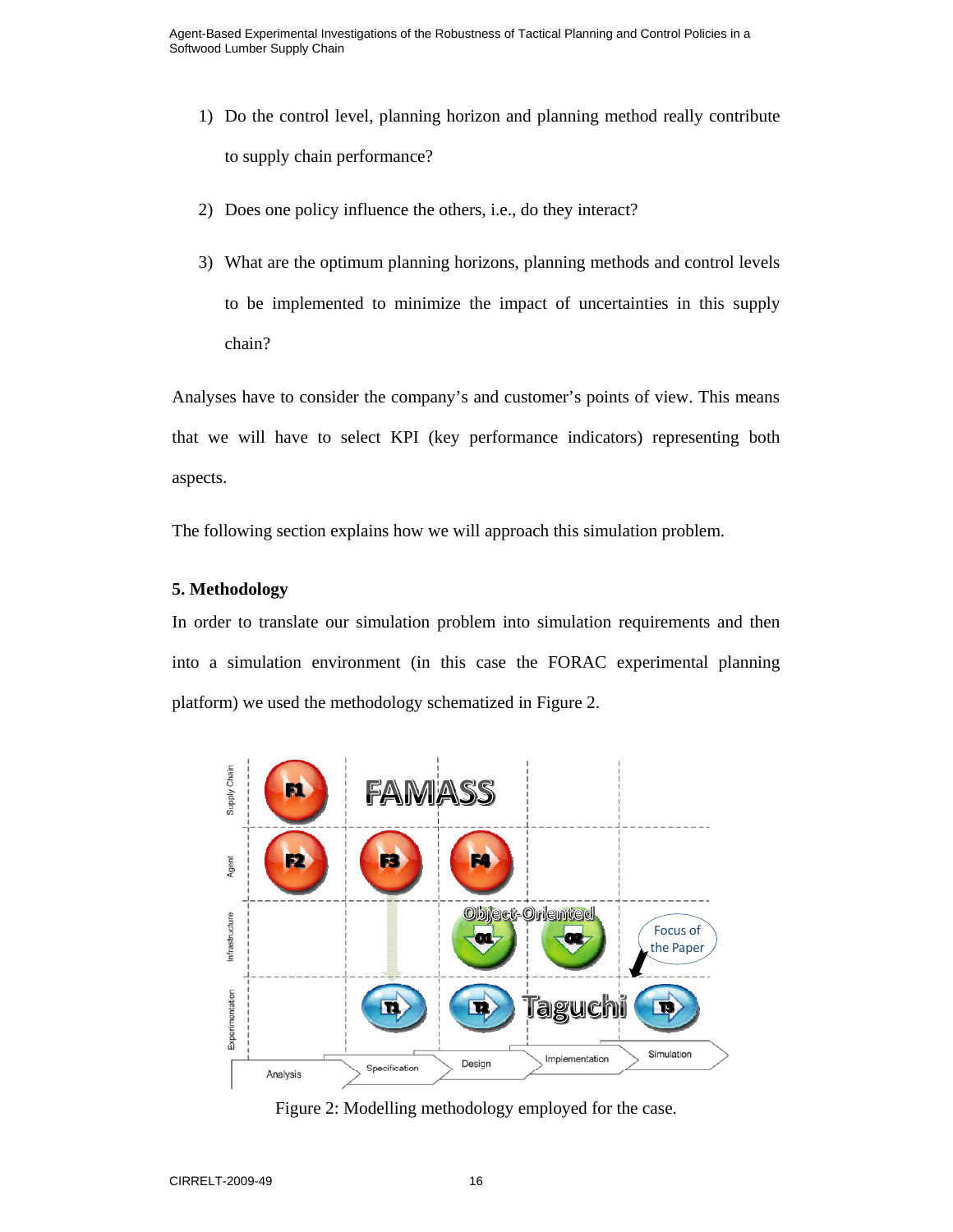As one can see in Figure 2, we organized the whole modelling process according to two mains aspects (Santa-Eulalia et al. 2008): "the modelling view" (vertical axis) and the "methodological phases" of the development process (horizontal axis). The modelling view comprises four main issues: supply chain (refers to the supply chain planning problem without thinking in terms of agents); agent (the supply chain domain problem is translated into an agent-based view); infrastructure (refers to a specific model in order to define how an agent system can be supported by computing resources, e.g., integrating infrastructure, and hardware); experimentation (refers to models guiding the design of experiments, i.e., how to manipulate factors to have the desired responses for the simulation).

As for the methodological phases (horizontal axis), the framework adheres to the methodology for simulation of distributed systems developed by Galland et al. (2003), which comprises the following phases: analysis (abstract description of the modelled system containing the simulation requirements); specification (translation of the information derived from the analysis into a formal model); design (creating a data-processing model that describes in more detail the specification model); implementation (translation of the model resulting from the design phase into a specific software platform); simulation (use of the simulation model by customers according to a set of experimental plans).

In the grid of Figure 2, three basic methodological approaches were employed together. First, the FAMASS (*F*ORAC *A*rchitecture for *M*odelling *A*gent-based *S*imulation for *S*upply chain planning), based on the premises of Santa-Eulalia et al. (2008) and Santa-Eulalia (2009), covers the supply chain and agent level. At *F*1, we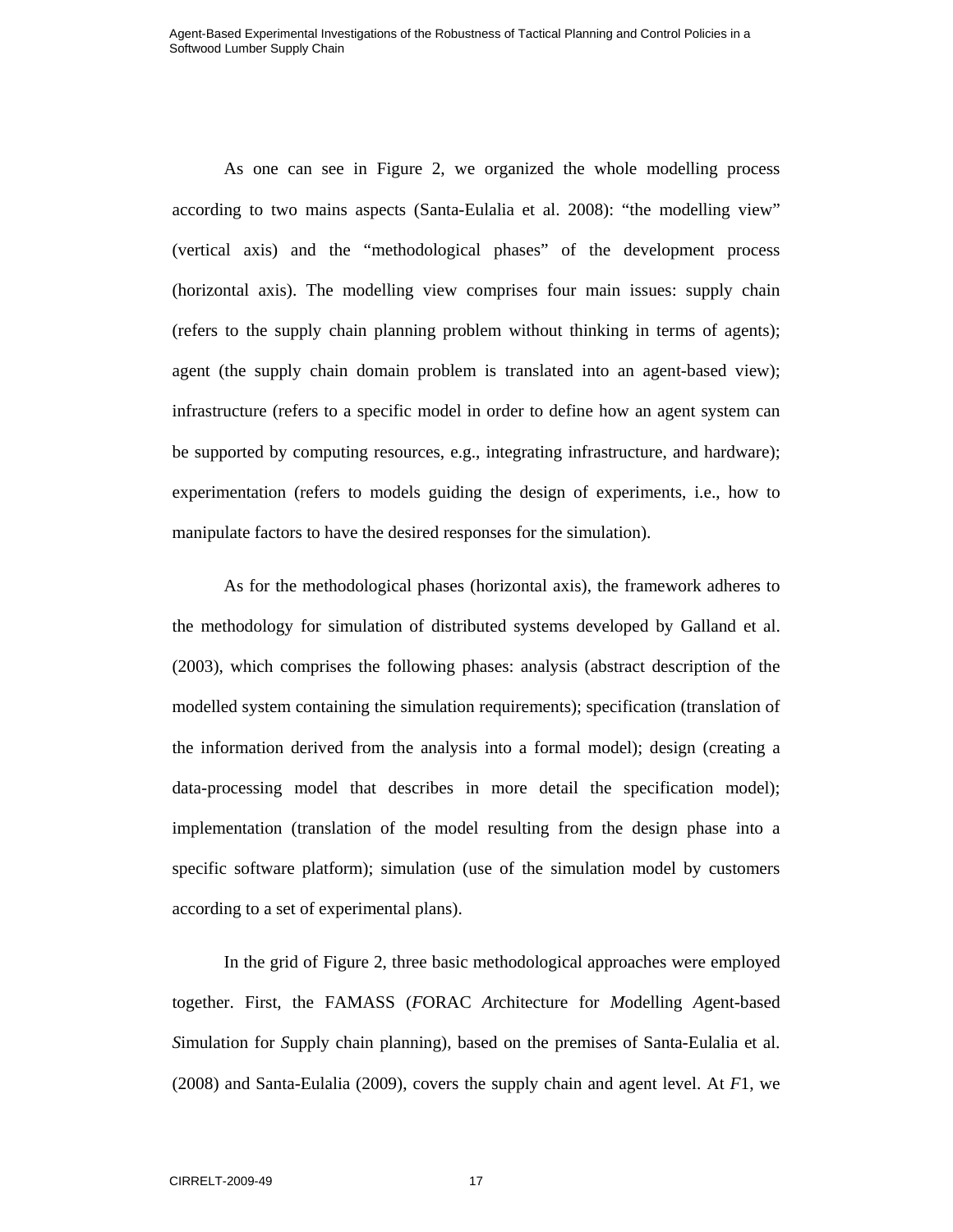model the supply chain planning problem by using a distributed decision logic. During *F*2, these models are converted into agent-based simulation requirements, capturing the social and individual aspects of the multi-agent system. These agentbased requirements are specified in *F*3, and then the system is designed in *F*4. *F3* and *F4* are inspired from Labarthe et al. (2007). The object-oriented approach in Figure 2 was used to create models detailing how the system has to be coded. First, at *O*1 we model the main classes to be implemented and the manner in which they synchronize messages with other classes, as well as with system infrastructure (databases, etc.). At the  $O2$ , the FORAC experimental planning platform is implemented using  $C_{++}$ , the Microsoft .NET<sup>©</sup>  $C#$  language and, in order to put into operation the optimization mechanisms, we employed the Ilog OPL Studio<sup> $\circ$ </sup> (which includes Cplex $\circ$  and Solver<sup>©</sup>).

The focus of the present paper is on the third methodological approach, schematized in Figure 2 and inspired by the Taguchi Robust Design (Taguchi 2005). We performed in *T*1 the experimental design, manipulating factors and levels, interactions, responses, and uncertainties through orthogonal arrays, so that scenarios are specified and quantities of runs and replications are defined. At *T*2, we detailed these parameters by deciding how they would be configured in the system (e.g., modelling stochastic perturbations to represent the desired uncertainties). Finally, at *T*3 we executed all simulation runs and analyzed the simulation data through the statistical approaches proposed by Taguchi (Taguchi 2005).

Why we decided to employ an approach based on Taguchi Robust Design, as well as how we performed the three corresponding steps (*T*1, *T*2 and *T*3) are explained next.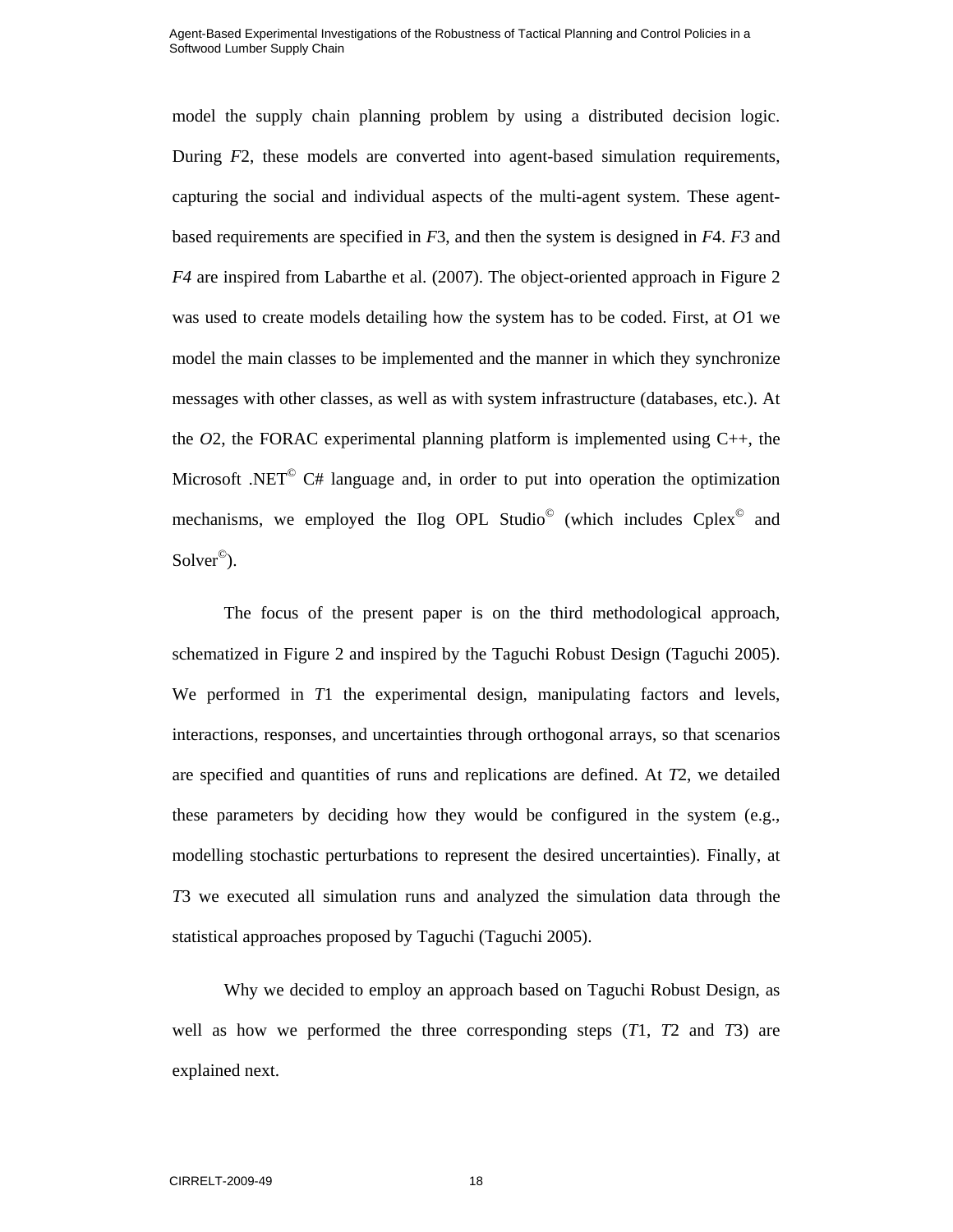# *5.1 Taguchi Robust Design*

Despite the fact that simulation is a powerful tool for investigating the different behaviours of a given system (i.e., "what if" question), it does not provide a solution for optimizing a system (i.e., "what's best"), while keeping robustness in mind. To address this problem, we employed an optimization-oriented experimental design to determine the optimum region for the combination of the system parameters. To design the experiments and analyze data, we employ the Taguchi Robust Design Methodology (Taguchi 2005).

The Taguchi approach was used in several studies in the area of supply chain management for studying optimal regions. For example, Genin et al. (2007) evaluate the robustness of multi-facilities tactical planning using a linear programming model coupled with a simulation model for a steel tubes supply chain. Shang et al. (2004) used Taguchi's method for optimizing service levels and total costs using factors related to supply chain capacity, delayed differentiation approaches and cooperation strategies under uncertainties related to demand and inventory holding costs. Veza et al. (2003) applied Taguchi's robust design for optimizing total costs of the system and backorders of a TV set supply chain. Grubić & Veza (2004) used exactly the same approach in a generic supply chain. Kleijnen et al. (2002) applied Taguchi's view (not its statistical methods) in a case study for the mobile communications industry at Ericsson in Sweden.

This indicates that Taguchi's approach for designing robust experiments has proven to be of great value. Shang et al. (2004) explain that other optimizationoriented experimental design methods can be used (solely or combined with Taguchi), especially RSM (Response Surface Methodology). The problem underlying RSM approaches is that they cannot optimize qualitative variables, such as the planning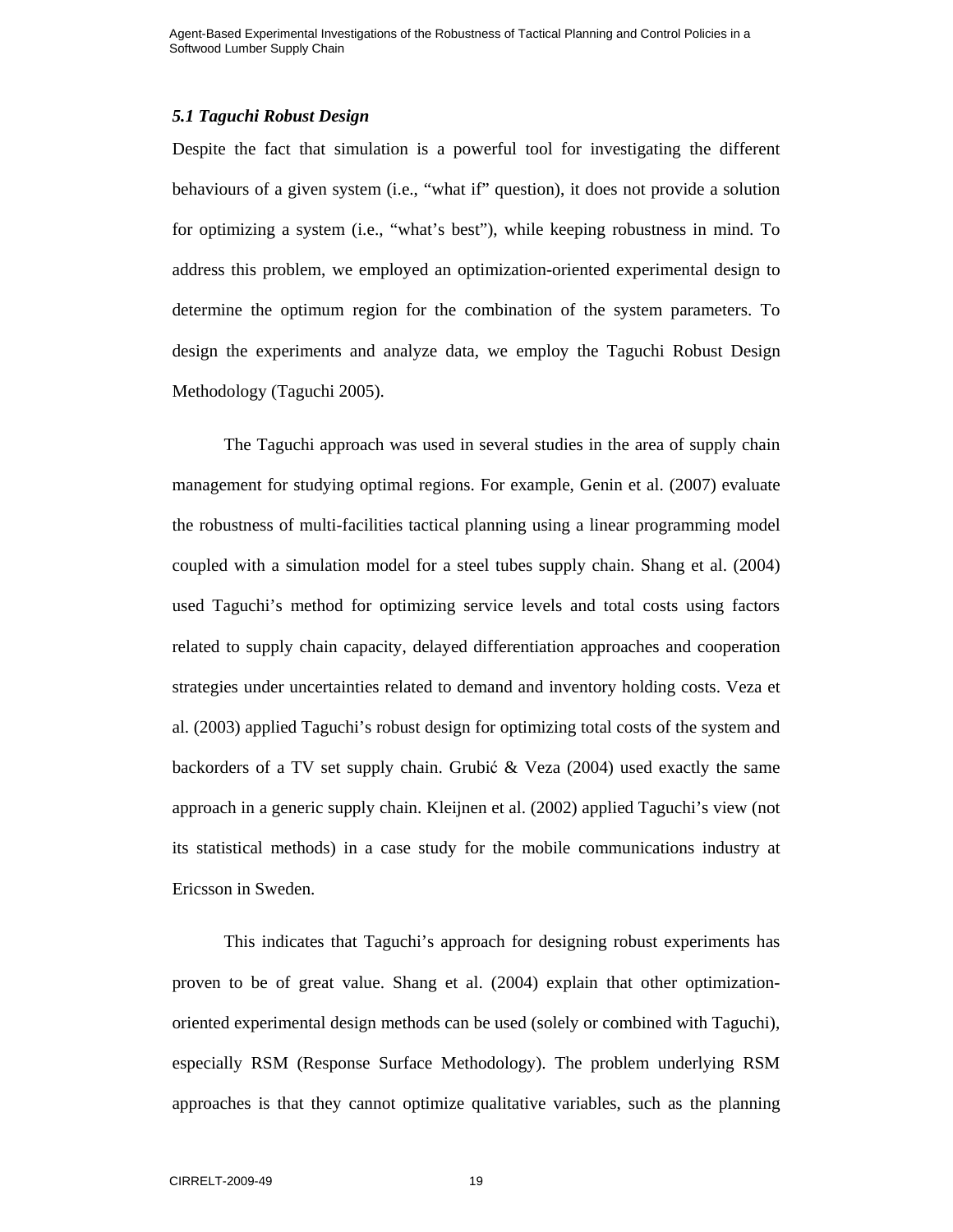method. One of Taguchi's main drawbacks is that it does not fully take interaction factors into account, due to limitations in the linear graph of the orthogonal arrays. But, if the experimenter has reasons to believe that first order interactions (i.e., oneto-one factor interactions) are strong, this approach is of great applicability (Montgomery 1991).

The methodology can be summarized as three basic steps:

- *T1. Specifying the experiments*: before performing *F*1, the FAMASS approach provides us with general guidance for the classical experimental design, helping analysts to identify factors, levels, interactions and responses. Initially, by performing a screening approach, important factors are selected, as well as their respective levels. In addition, the simulation analysts have to consider whether interactions between these factors exist or not. Factors can be controllable (policy factors) and/or uncontrollable (noise factors, which managers have no control over, but that can be manipulated during the experiments). During the FAMASS phase, simulation analysts also have to select certain responses, i.e. KPI, to be used during the experiments. Based on the information provided by the FAMASS approach, we need to define at *T1* the orthogonal arrays to be used for the inner (controllable factors) and outer array (noise factors). These arrays will guide the simulation preparation, organizing factor levels for each experiment, quantities of simulation runs and replications.
- *T2. Designing experimental parameters*: in this phase we detail the simulation parameters defined in *T*1. First, one has to define how factors and their respective levels have to be operationalized. For example, if factor levels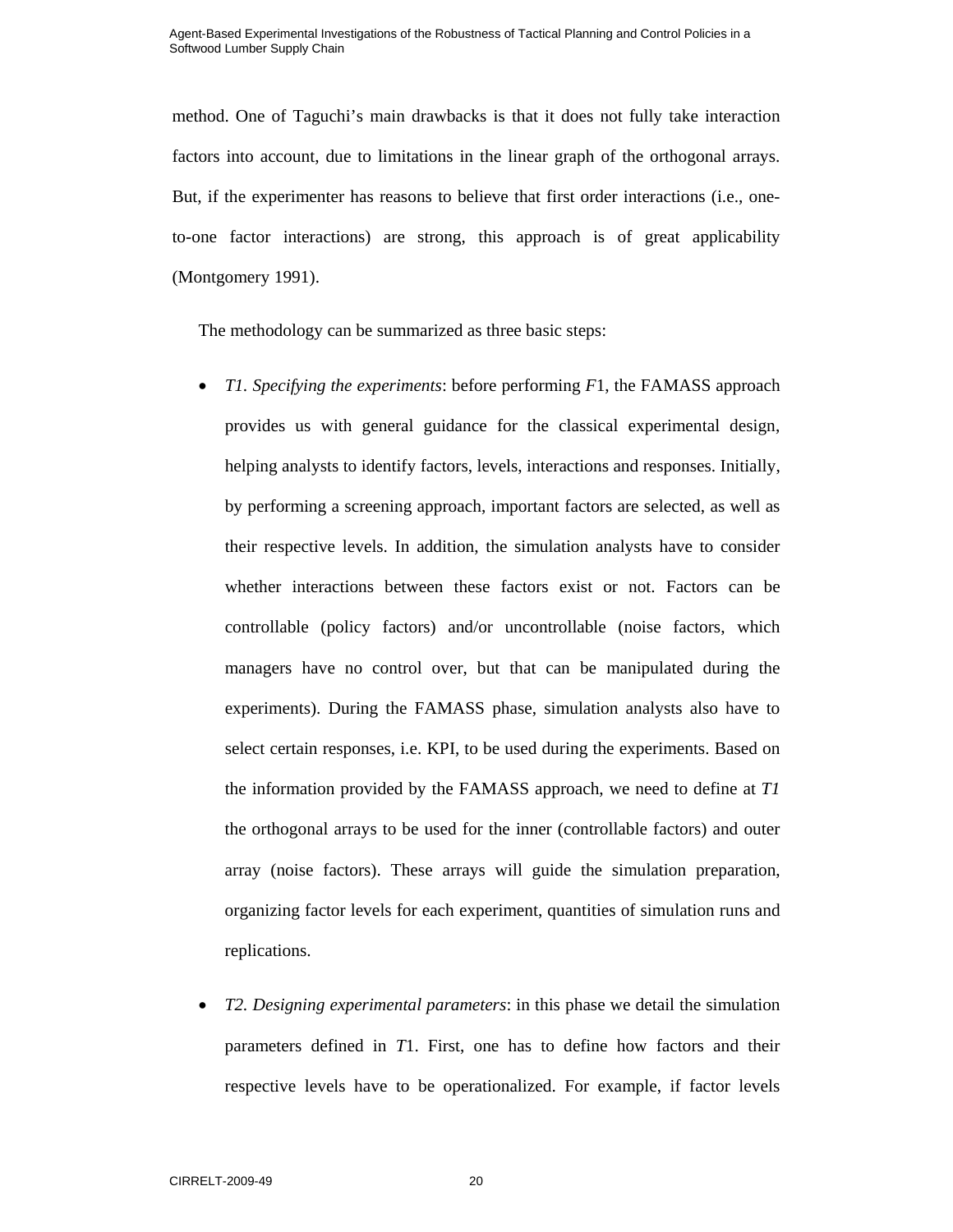require different stochastic number generation approaches, one has to decide how they will be modelled. The same problems arise for uncertainties. For example, it would be important at this moment to decide how perturbations on the shop floor operations should be represented. Finally, how KPI are calculated and gathered is also discussed at *T*2.

• *T3. Collecting and analyzing data*: at this phase, one executes the experiments, i.e. a set of simulations is run in order to gather the selected KPI. After the simulation execution, data analysis is performed using an adapted version of the analysis of variance (ANOVA) approach, which guides analysts to identify the most influential factors, possible interactions between factors and to define the optimal configuration for control factors. In addition, plots are used to define the optimum region. Finally, the last step is to perform a confirmatory experiment, which allows verifying whether the optimal configuration is reliable for a given confidence interval.

The next subsection explains how this methodology is used for the softwood lumber case study.

# *6. Specifying the Experiments (T1)*

Shang et al. (2004) suggest that a typical supply chain consists of *n*-vector controllable parameters, *θ*, and *m*-vector uncontrollable parameters, *ξ*. The performance of the supply chain can be expressed as  $V_{sc}(\theta, \zeta)$ . Since  $V_{sc}(\theta, \zeta)$  depends on  $\theta$  and  $\zeta$  to optimize the supply chain one needs to find arg max  $V_{sc}(\theta, \zeta)$ . Thus, this simulation experiment aims to identify the optimal  $\theta^*$ :

$$
V_{sc}(\theta^*, \zeta) = \arg \max V_{sc}(\theta, \zeta) \tag{1}
$$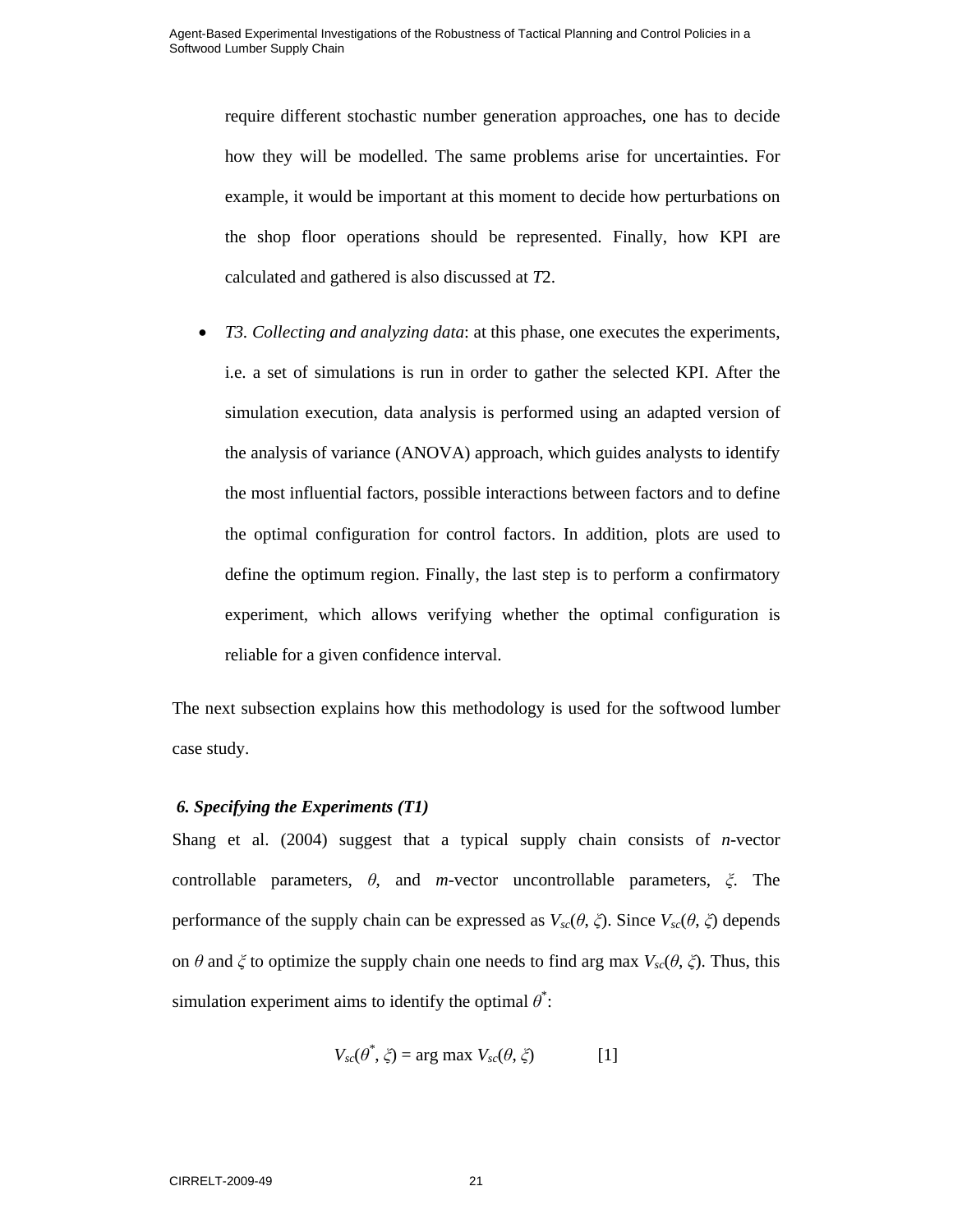In the present simulation study, the controllable factors are  $\theta = \{c, h, m\}$ , where

- $c \in \{7 \text{ days}, 14 \text{ days}, 21 \text{ days}\}$  represents the control level that simulation analysts can test.
- $h \in \{21 \text{ days}, 42 \text{ days}, 63 \text{ days}\}\$  represents the planning horizon duration.
- $m \in \{forward \; planning, \;urgery-directed \; forward \; planning\}$  represents the planning method used.

This provides us with three controllable factors. Two of them have three levels and one has two levels. As we also believe that all these factors may interact, we test whether all first order interactions are present, i.e. *c* x *h*, *c* x *m* and *h* x *m*. When interactions exist, the effect of one factor depends on the level of other factors.

 Despite the fact that noise factors are not controlled by managers in the real world, they can be in a simulation experiment. According to Davis (1993), a supply chain is under uncertainty of supply, manufacturing process and demand. By testing these three uncertainties, it is possible to determine the best setting of the controllable factors to minimize negative impacts on the supply chain performance. The uncertainties considered in this experiment are  $\xi = \{s, m, d\}$ , where:

- $s \in$  {profile 1, profile 2} represents the supply uncertainty.
- $p \in$  {low perturbation, high perturbation} represents manufacturing uncertainties.
- $d \in$  {optimist, pessimist} represents the demand uncertainty.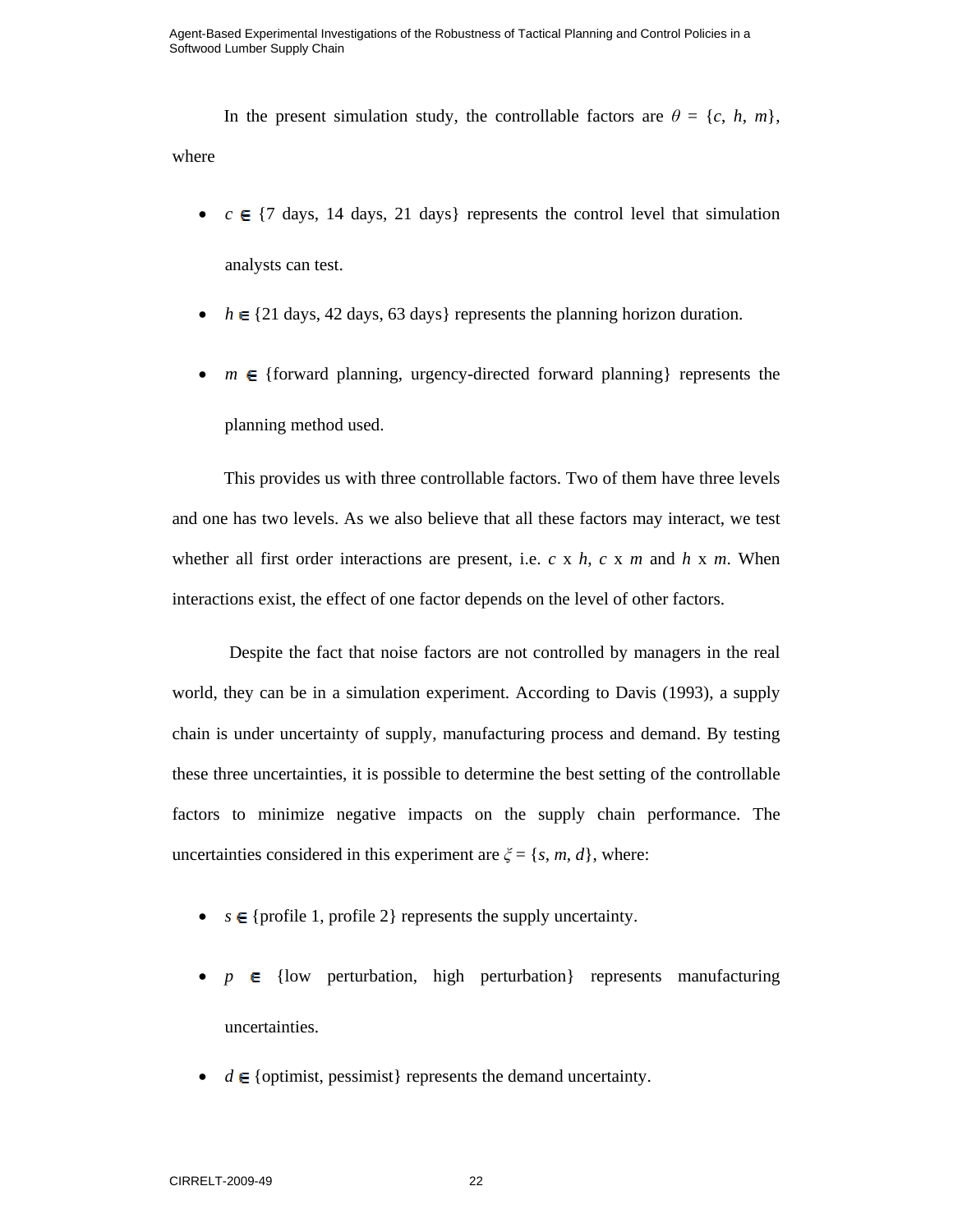This provides us with three noise factors on two levels each. It is important to explain that *s* and *d* are determinist uncertainties. On the other hand, manufacturing uncertainties are of a stochastic nature in our model. In the following section we will provide more details on how these uncertainties were determined.

Finally, in terms of responses of the experiments, two KPI were selected, backorders (*B*) and daily average inventory (*I*). *B* is of great relevance for measuring customer satisfaction, while *I* is related to the company's point of view.

In an attempt to organize all these modelling decisions in a simple diagram, the simulation experiment is summarized in Figure 3 using a fishbone diagram.



Figure 3: Experimental definitions.

Figure 3 indicates that the two KPI selected (backorders and daily average inventories) are influenced by factors related to the control system (control level) and planning system (planning horizon and planning method). In addition, as one factor can potentiate the others, interactions among these factors are to be tested. The diagram also indicates that the system is influenced by three uncertainties related to supply, manufacturing and demand.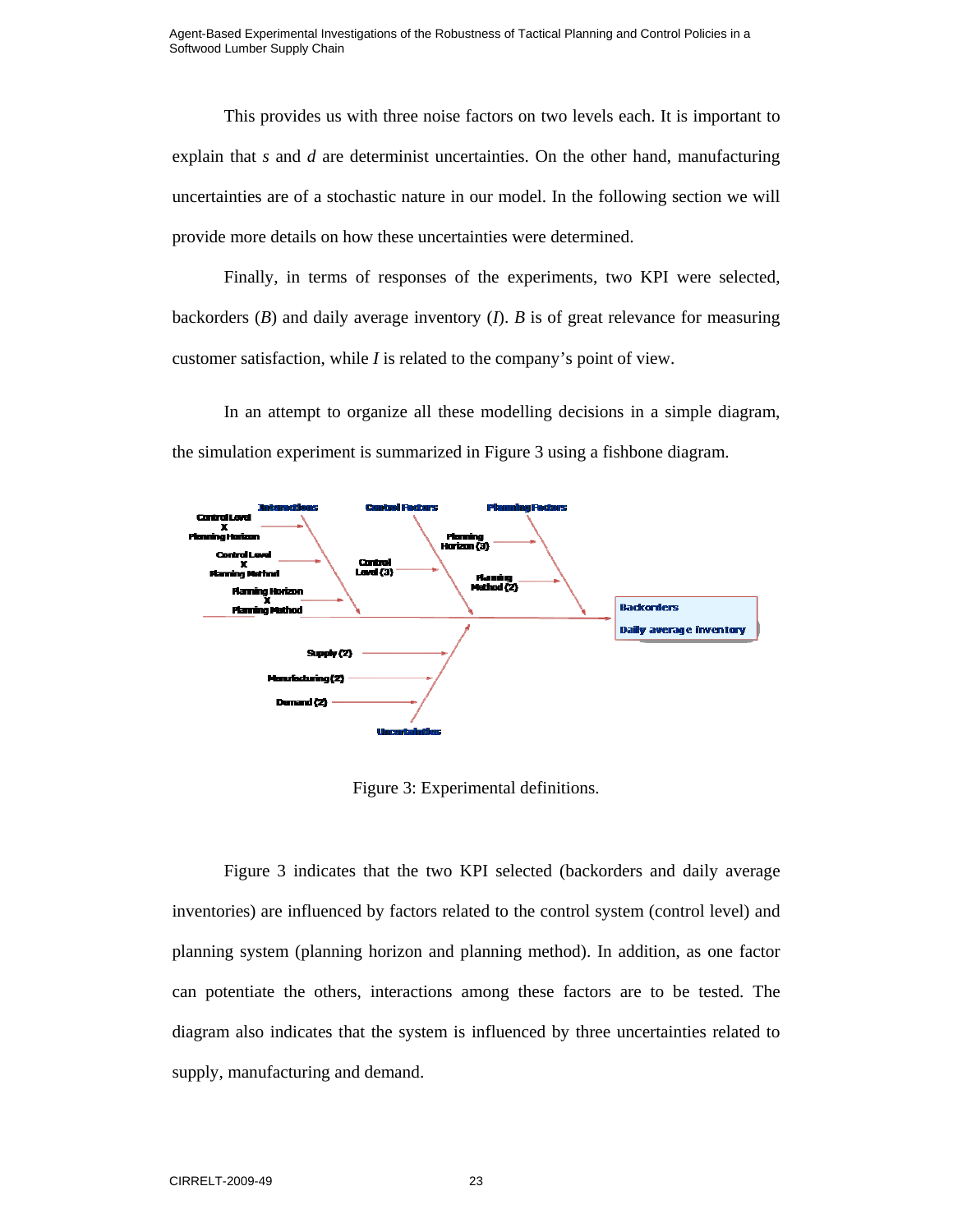Thus, based on the experimental definitions shown in Figure 3, we performed the experimental design using orthogonal arrays. Taguchi developed orthogonal arrays, linear graphs and triangular tables to provide the maximum amount of information with the lowest quantity of trials. Using Taguchi's orthogonal arrays logic, we selected the  $L_{27}$  design for the controllable factors. This orthogonal array is useful for 3 to 13 controllable factors and can be used to capture interactions as well. It provides 13 columns for the factors and interactions and 27 lines for the possible combination of factors, creating 27 experimental scenarios. This array was used with a mixed-levels approach, since two factors have three possible levels and one factor can assume only two levels. We could employ a more cost-effective inner array (e.g.,  $L_{18}$ ), but this would limit our study in terms of interactions analysis. As we are interested in knowing whether our factors interact with each other and how,  $L_{27}$ provides a good compromise. As for the outer array, we used a *L*4 which is indicated for three two-level factors. The outer array will provide guidance for having four replications. The total number of experiments is 108.

This kind of experiment is very often a terminating simulation (Shang et al. 2004), which starts at a prescribed initial state in time (in our case, January 1), and terminates when the system reaches a prescribed terminal state or time (in our case, six months, or June 30). The simulation results reflect a planning horizon that is sufficiently broad to cover several replanning periods at the tactical level, traditionally varying from one to three months.

The following section explains how each simulation parameter was set.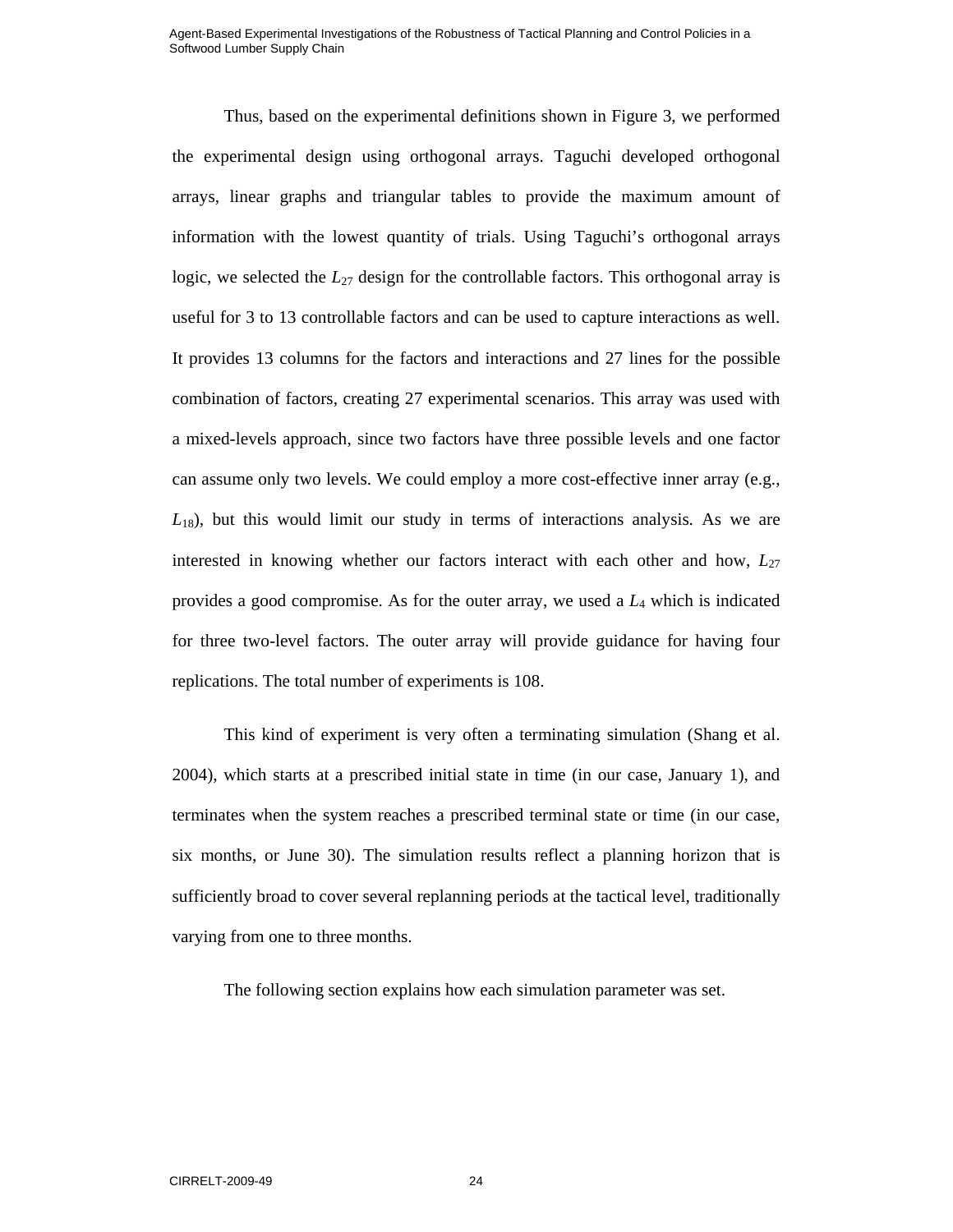## *7. Designing Experimental Parameters (T2)*

In this section we explain how to configure experimental parameters, notably how uncertainties and KPI are modelled.

Two determinist supply profiles *s* exist. The first represents a situation where we provide the supply chain system with a higher distribution of logs favouring highpriced products, i.e. 2x6 end products. On the contrary, profile 2 provides the supply chain system with tree logs of a higher distribution of lower price end products  $(2x3)$ and 2x4 lumber products). This represents a situation where we are not always sure about the kind of supply that will be available to the company.

As for manufacturing uncertainties *m*, two possible stochastic levels were selected. The first represents a situation where the manufacturing system is better controlled (low perturbations); while the other refers to a manufacturing system less controlled (high perturbations). In the selected situation, the probability *P* of having a "low perturbation" is twice the probability of having a "bigger perturbation":

$$
P("High Perturbation") = 2 P("Low Perturbation")
$$
 [2]

For both cases we employed a triangular distribution function with parameters *a*, *b*, *c*, where:

$$
P(a \leq \text{inventory} \leq c) = 4 \ P(c \leq \text{inventory} \leq b)
$$
 [3]

The impact of a manufacturing perturbation in this case is captured at the inventory level. The model aims at representing a real situation of manufacturing perturbation, where the probability of having inventory under the planned levels (due to machine breakdown, raw material problems, absenteeism etc.) is higher than having inventory over the planned levels. In this case, we choose a factor of 4. In addition, the perturbed inventory depends on the control level introduced in the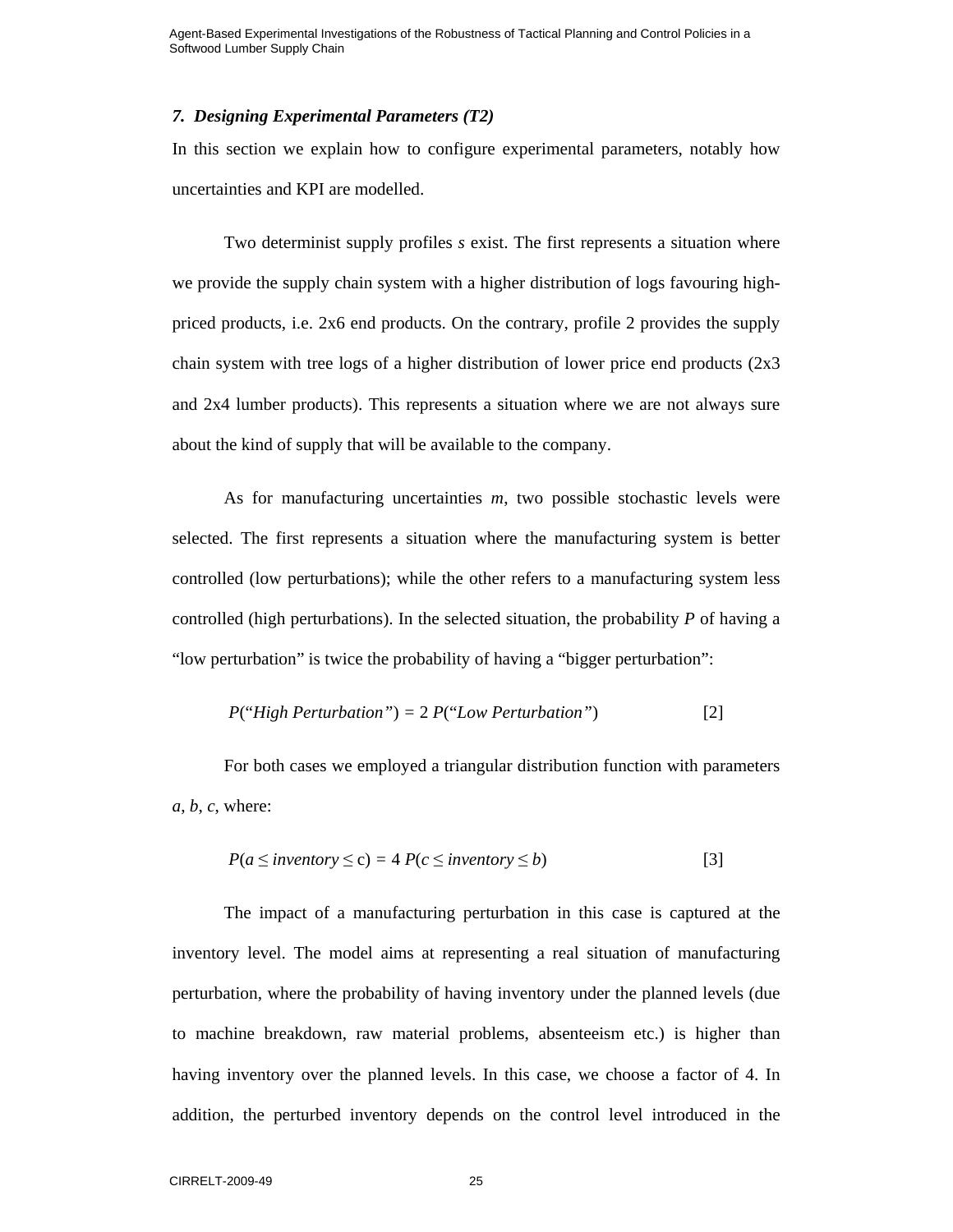manufacturing system. When inventory updates occur at a frequency of 21 days, the inventory level will include the accumulated perturbations for each of the previous 21 days. On the other hand, if a shorter updating frequency is used, say 7 days, only a third of the perturbations are counted when the inventory is updated. Thus, we considered that the probability *P* of occurrences of the manufacturing uncertainty is given by:

$$
P("control level = 14 days") = 2 P("control level = 7 days")
$$
 [4]  

$$
P("control level = 21 days") = 3 P("control level = 7 days")
$$
 [5]

As for demand uncertainty *d*, two basic market situations were chosen. Based on the demand forecast, we created an optimistic demand representing 110% of the forecast, as well as a pessimistic demand representing 90% of the forecast. The forecasted demand for this case was generated in accordance with the supply chain capacity so that the capacity is filled to slightly over 100%. In addition, to respect the demand seasonal profile from the real world, we applied a sigmoidal seasonality factor for each product.

Finally, in terms of responses of the experiments, two KPI were selected, backorders  $(B)$  and daily average inventory  $(I)$ , which are calculated as follows<sup>1</sup>:

$$
B(days) = \sum_{p \in \text{finished\_products}} (late\_orders_p(bfm)^* late\_days/total\_orders_p(bfm))
$$
 [6]

$$
I(bfm/days) = \sum_{p \in \text{finite}d\_product} (inventory\_each\_day_p(bfm)/planning\_horizon(days))
$$
 [7]

Note that both KPI are calculated for the products  $p \in \{\text{finished products}\}\)$  to evaluate the performance of the entire supply chain. Three product families were

 $\overline{\phantom{a}}$ 

 $1$  "bfm" (board feet measurement) is a common unit of measurement used in the lumber or timber domain, which represents 144 cubic inches of wood (1 foot x 1 foot x 1 inch).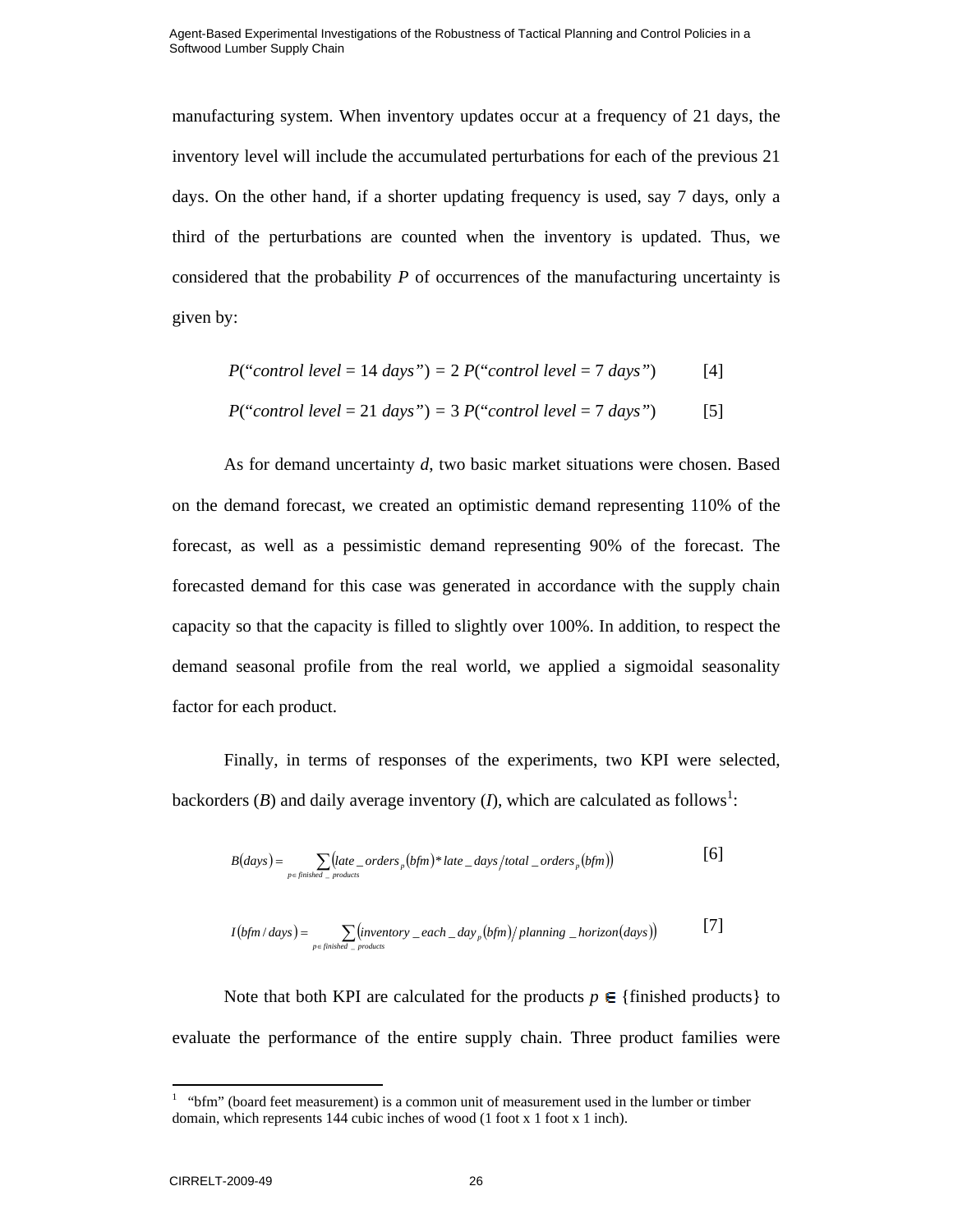selected, representing the most common products of this supply chain, i.e. 2x3, 2x4 and 2x6 lumber products.

These experimental designs guide us to create a set of simulation models in the FORAC experimental planning platform. Before using these models for simulation purposes, we performed several verification and validation steps to guarantee their reliability. During the verification steps, we checked if the results of the models could be considered logical. For example, we tested much higher uncertainties, compared with those proposed here, to verify how the planning system reacts. As for the validation tests, we compared the results of some preliminary experiments with planning results of the companies used as reference. The validation was conducted during over 18 months of close collaboration with the planning manager and his team. Outputs from the model were therefore validated in both an industrial context and a changing environment.

### *8. Collecting and Analyzing Data (T3)*

We ran the 108 proposed experiments and gathered both  $B_{ij}$  and  $I_{ij}$  (scenario *i* and replication *j*). To analyze the data, we employed the Signal-To-Noise (SN) ratio measurement, as proposed by Taguchi. Signal represents the average value of responses and corresponds to the desired component. Noise is a measure of variability and represents the undesirable component. The largest SN ratio, measured in dB, gives the best setting. A larger SN indicates that the target (signal) is respected with a reduced dispersion of noise. The SN ratio is applied for B*ij* and *Iij*. Both backorder and daily average inventory have to be minimized, thus the appropriate Taguchi approach is the "smaller-is-better", calculated as follows:

$$
SN_i(B_i) = -10 \cdot \log_{10} \left( \frac{1}{N_i} \sum_{j=1}^{N_i} B_{i,j}^2 \right) \qquad [8]
$$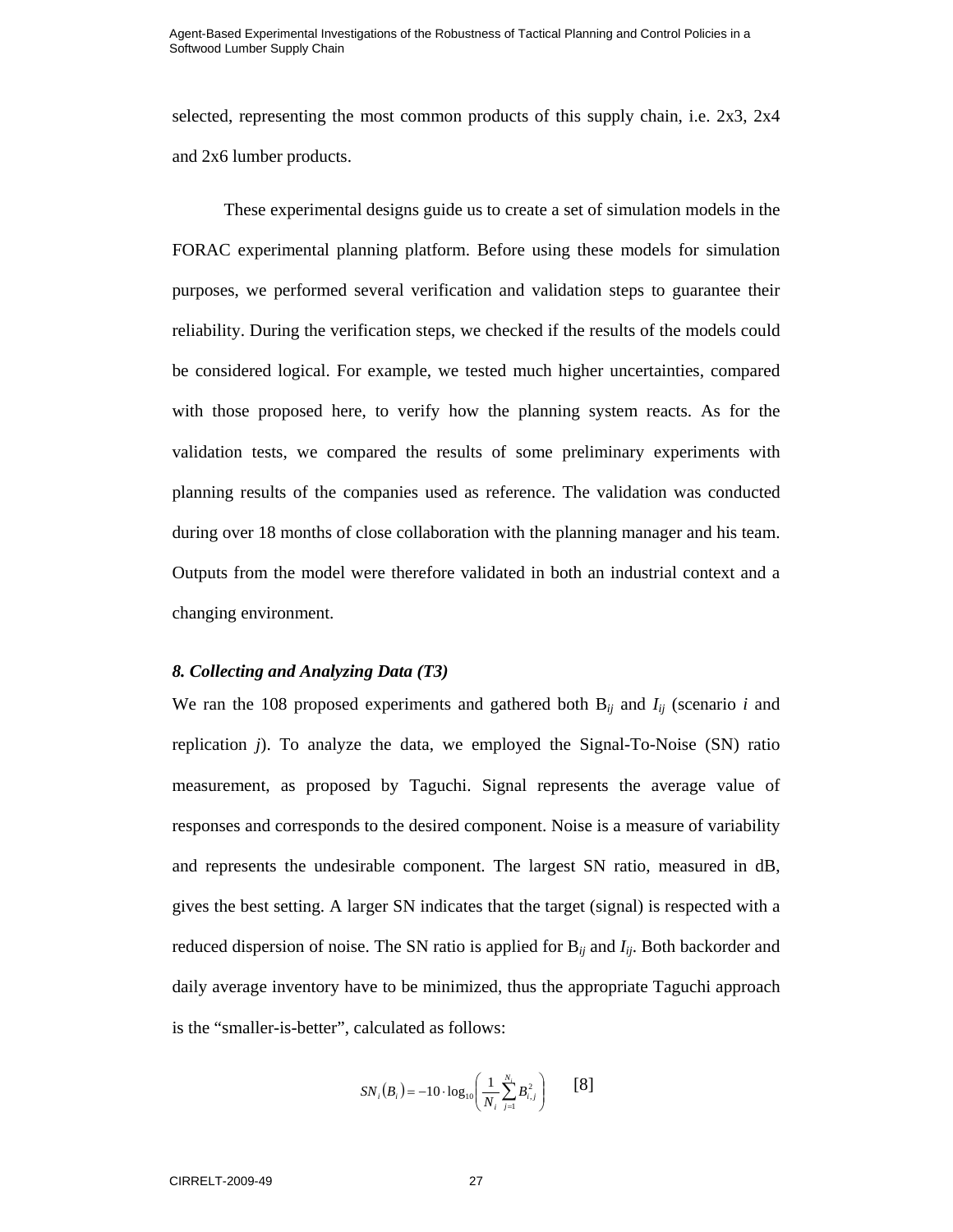$$
SN_i(I_i) = -10 \cdot \log_{10} \left( \frac{1}{N_i} \sum_{j=1}^{N_i} I_{i,j}^2 \right) \quad [9]
$$

Where, *i* represents the experiment number, *j* the replication (trial) number and  $N_i$  the number of trials for the experiment *i*, i.e.  $\{a, b, c, d\}$ . Taguchi's method analyzes the experimental results (after SN transformation) through ANOVA (analysis of variance), plots and summary measures. This allows determining which controllable factors are significant, whether factors interactions are present, as well as the optimal level for each factor. The software employed for performing these analyses is Optimum<sup>®</sup>. The SN ratio is applied for  $B_{ij}$  and  $I_{ij}$ , presented in Table 2 and the ANOVA for the experiments is presented in Table 3 and Table 4. The contribution of all factors and interactions is summarized in Figure 4.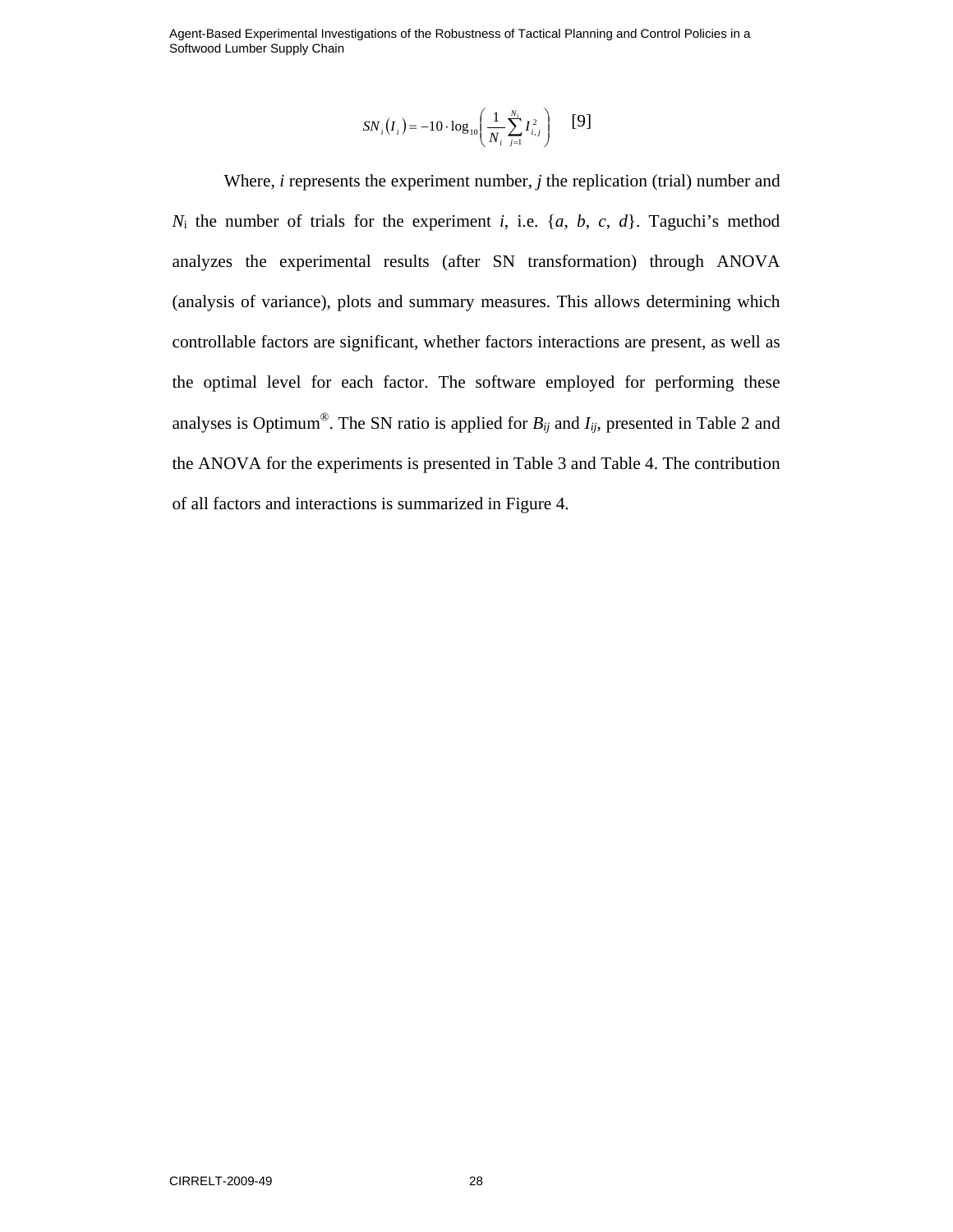| <b>Experiment</b> | $B_{i1}$ | $B_{i2}$ | $B_{i3}$ | $B_{i4}$ | $I_{i1}$     | $I_{i2}$     | $I_{i3}$   | $I_{i4}$     |
|-------------------|----------|----------|----------|----------|--------------|--------------|------------|--------------|
| 1                 | 0.092    | 0.262    | 0.217    | 0.234    | 250 314.50   | 271 969.70   | 314 426.80 | 420 602.70   |
| $\overline{2}$    | 0.329    | 0.454    | 0.394    | 0.219    | 208 088.80   | 227 162.04   | 371 697.70 | 158 488.20   |
| 3                 | 0.334    | 0.258    | 0.289    | 0.146    | 401 686.60   | 174 794.08   | 732 363.30 | 773 137.10   |
| 4                 | 0.209    | 0.256    | 0.334    | 0.175    | 381 497.60   | 245 196.48   | 269 675.30 | 638 233.40   |
| 5                 | 0.219    | 0.368    | 0.338    | 0.268    | 661 180.60   | 168 444.51   | 335 023.40 | 112 306.90   |
| 6                 | 0.214    | 0.238    | 0.270    | 0.234    | 437 088.30   | 99 125.43    | 265 602.60 | 1 261 063.00 |
| $\overline{7}$    | 0.201    | 0.288    | 0.442    | 0.223    | 228 438.00   | 331 501.70   | 120 508.30 | 176 862.30   |
| 8                 | 0.289    | 0.369    | 0.333    | 0.193    | 357 918.30   | 393 301.09   | 375 651.70 | 387 715.00   |
| 9                 | 0.202    | 0.231    | 0.222    | 0.228    | 805 320.10   | 310 277.74   | 656 375.00 | 876 689.80   |
| 10                | 0.313    | 0.530    | 0.534    | 0.656    | 276 090.30   | 432 133.87   | 225 652.10 | 769 648.80   |
| 11                | 0.447    | 0.394    | 0.697    | 0.574    | 437 692.10   | 186 522.27   | 212 584.80 | 389 742.30   |
| 12                | 0.620    | 0.332    | 0.594    | 0.717    | 513 701.10   | 511 222.40   | 150 799.50 | 582 472.40   |
| 13                | 0.537    | 0.557    | 0.692    | 0.651    | 383 118.90   | 339 387.51   | 628 090.60 | 360 660.80   |
| 14                | 0.557    | 0.323    | 0.712    | 0.601    | 392 304.40   | 204 577.88   | 222 496.50 | 484 860.10   |
| 15                | 0.454    | 0.399    | 0.446    | 0.687    | 295 233.40   | 229 246.97   | 323 578.20 | 478 322.30   |
| 16                | 0.445    | 0.470    | 0.641    | 0.340    | 580 496.40   | 375 471.21   | 179 963.50 | 257 489.90   |
| 17                | 0.574    | 0.551    | 0.624    | 0.447    | 181 006.80   | 237 834.66   | 551 386.10 | 434 396.60   |
| 18                | 0.370    | 0.475    | 0.557    | 0.746    | 592 438.70   | 168 292.81   | 188 276.50 | 2674379.00   |
| 19                | 1.999    | 1.527    | 2.133    | 2.325    | 569 874.80   | 150 470.88   | 72 786.93  | 161 817.70   |
| 20                | 1.650    | 1.242    | 1.781    | 2.364    | 1 123 301.00 | 1803871.25   | 313 188.70 | 1 263 710.00 |
| 21                | 0.908    | 0.630    | 1.772    | 2.012    | 473 377.90   | 249 512.59   | 113 630.10 | 316 860.30   |
| 22                | 1.995    | 1.870    | 2.104    | 2.404    | 458 685.10   | 337 507.82   | 156 754.90 | 324 274.40   |
| 23                | 2.145    | 1.733    | 1.967    | 1.942    | 845 836.40   | 2 191 214.54 | 108 060.20 | 476 611.80   |
| 24                | 1.764    | 2.749    | 2.080    | 1.238    | 992 909.60   | 235 369.80   | 1684962.00 | 164 338.40   |
| 25                | 1.888    | 1.994    | 2.085    | 2.192    | 291 074.40   | 309 170.51   | 130 402.40 | 472 616.10   |
| 26                | 1.799    | 2.066    | 1.849    | 2.067    | 489 798.30   | 182 270.73   | 226 413.70 | 208 221.50   |
| 27                | 1.730    | 2.046    | 1.919    | 2.408    | 369 338.50   | 308 601.90   | 225 657.90 | 339 285.20   |

Table 2: SN ratios for  $B_{ij}$  (in days) and  $I_{ij}$  (in bfm).

Table 3: ANOVA for backorders (*Bij*).

|   | <b>Controllable Factors and</b><br><b>Interactions</b> | <b>Contribution</b><br>$\binom{0}{0}$ | <b>Probability of F</b><br>$($ %) | F        | Pooling |
|---|--------------------------------------------------------|---------------------------------------|-----------------------------------|----------|---------|
|   | Control Level                                          | 97.7644                               | 100.0000                          | 875.3431 |         |
|   | Planning Horizon                                       |                                       |                                   |          | X       |
|   | Control Level x Planning Horizon                       |                                       |                                   |          | X       |
| 4 | Planning Method                                        | 0.1990                                | 95.4041                           | 4.5602   |         |
| 5 | Control Level x Planning Method                        | 0.5363                                | 98.9169                           | 5.7968   |         |
| 6 | Planning Horizon x Planning Method                     | 0.0466                                | 73.3119                           | 1.4172   |         |
|   | Error                                                  | 1.4536                                |                                   |          |         |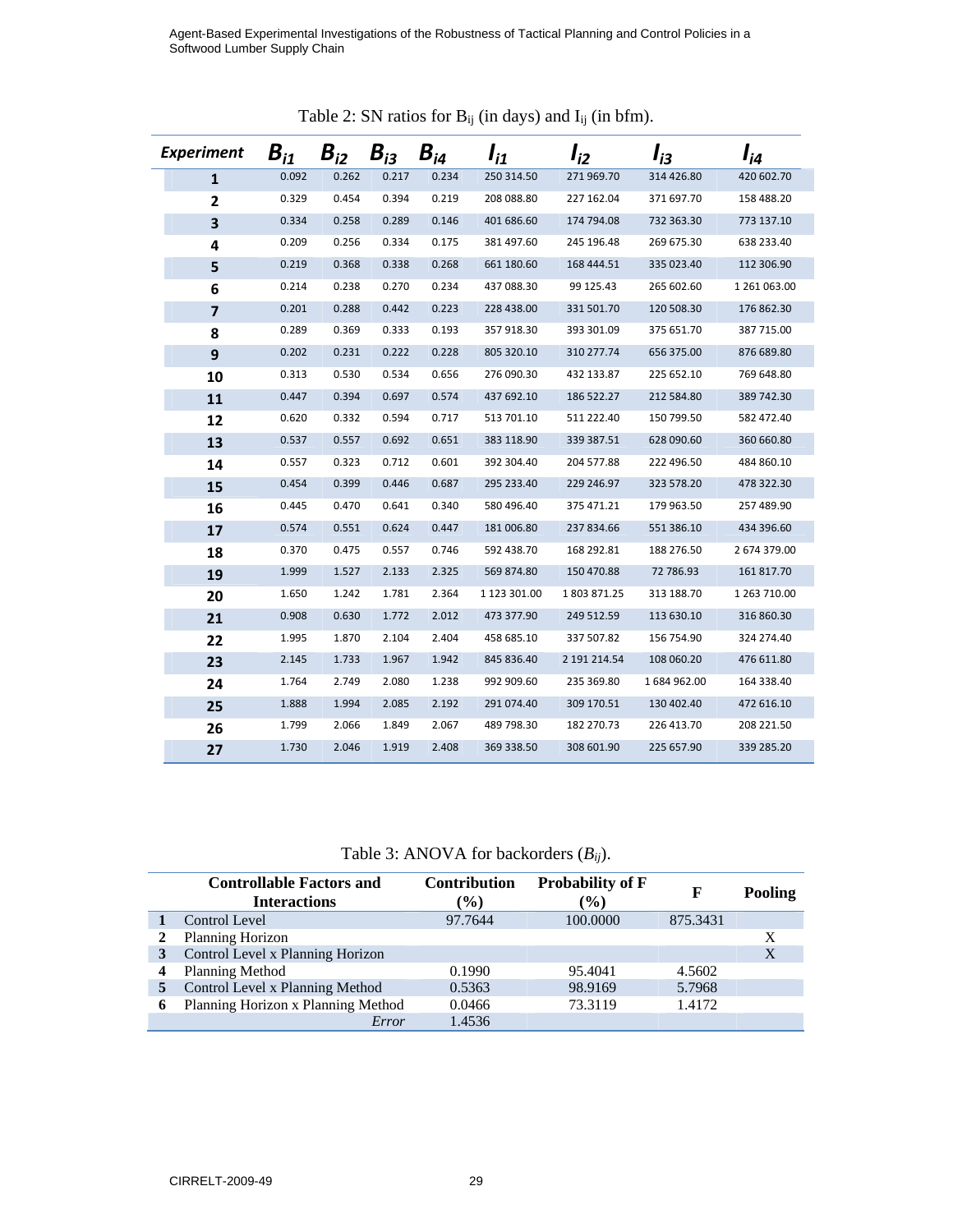|    | <b>Controllable Factors and</b><br><b>Interactions</b> | <b>Contribution</b><br>$(\%)$ | <b>Probability of F</b><br>$\frac{1}{2}$ | F       | Pooling |
|----|--------------------------------------------------------|-------------------------------|------------------------------------------|---------|---------|
|    | Control Level                                          | 0.9744                        | 79.3747                                  | 1.7708  |         |
| 2  | Planning Horizon                                       | 2.3982                        | 91.1471                                  | 2.8973  |         |
| 3  | Control Level x Planning Horizon                       | 18.126                        | 99.8712                                  | 8.1699  |         |
| 4  | <b>Planning Method</b>                                 |                               |                                          |         | X       |
| 5. | Control Level x Planning Method                        | 39.7672                       | 99.9995                                  | 32.4604 |         |
| 6  | Planning Horizon x Planning Method                     | 22.3018                       | 99.9887                                  | 18.6433 |         |
|    | Error                                                  | 16.4325                       |                                          |         |         |
|    |                                                        |                               |                                          |         |         |

Table 4: ANOVA for the daily average inventory (*Iij*).



Figure 4: Contribution of all factors and interactions.

Figure 4 leads us to believe that the Control Level can be considered almost as the unique source of backorder variation, representing more than 97% of the contribution, with a confidence of 100%, while the remaining factors and interactions have little influence (less than 1% each, with at least 73% of confidence). Note that we performed pooling for the Planning Horizon and for the interaction Control Level and Planning Horizon, since they have a negligible influence on the performance. Consequently their variations were incorporated into the error category. Also, from this table we conclude that the experimental error is responsible for a small amount of variation, lower than 1.5%. This indicates that only approximately 1.5% of the variation cannot be explained by the model. This raises the importance of the Control Level for backorders, since we know from practice that when control is performed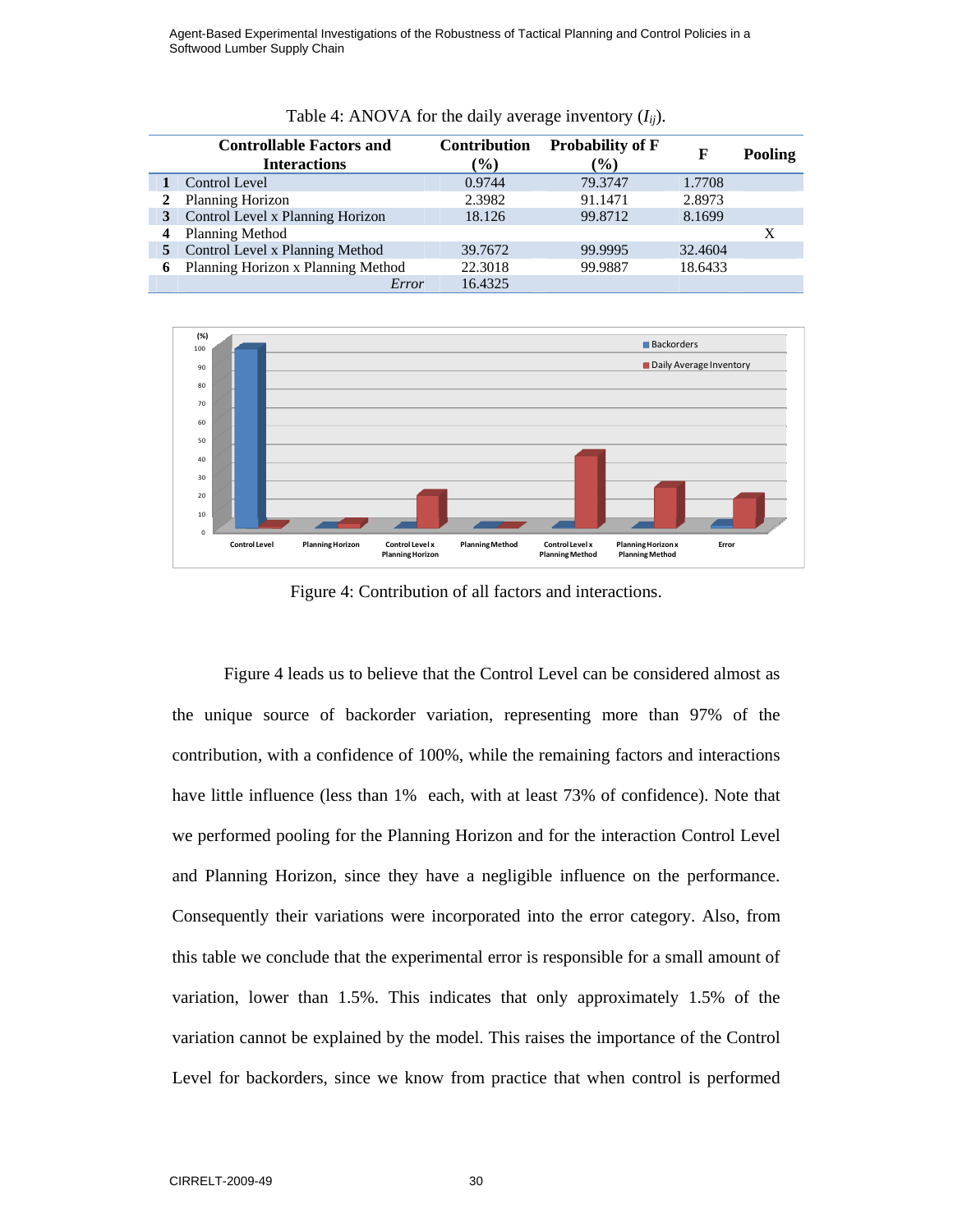more frequently, all interferences from the modelled uncertainties are reduced. Hence, more time to recover from any problems engendered by these uncertainties is available, avoiding backorders.

The situation is not as clear for the daily average inventory. Table 4 points out that the controllable factors have little influence when configured solely. The most important factor is the planning horizon, which contributes approximately for only 2.4% of the variations, at 99% of confidence. The Control Level, in opposition to the backorder point of view, contributes to no more than 1%, with a confidence of almost 80%. Due to its negligible contribution, the Planning Method was pooled into the error. However, this second analysis leads us to understand that these controllable factors have a considerably large effect when configured together, due to the fact that interactions play an important role from the point of view of the daily average inventory. For example, with almost 100% of confidence, we can affirm that the interaction Control Level and Planning Method roughly contributes to 40% of the variations; that the interaction between the Planning Horizon and the Planning Method influences more than 22% of the inventory variations; and that the interaction between Control Level and the Planning Horizon has a contribution higher than 18%. Briefly, interactions are responsible for more than 80% of the variation.

Although this appears to be quite interesting, we would like to draw attention to the fact that the ANOVA for the daily average inventory indicates that about 16% of the variation cannot be explained by the controllable factors in question and their corresponding main interactions. Possibly these variations are related to the unique achievable second order interaction (i.e., among Control Level, Planning Horizon and Planning Method). This interaction is not evaluated here due to the limitations of the Taguchi approach, as discussed previously. In addition, many variations were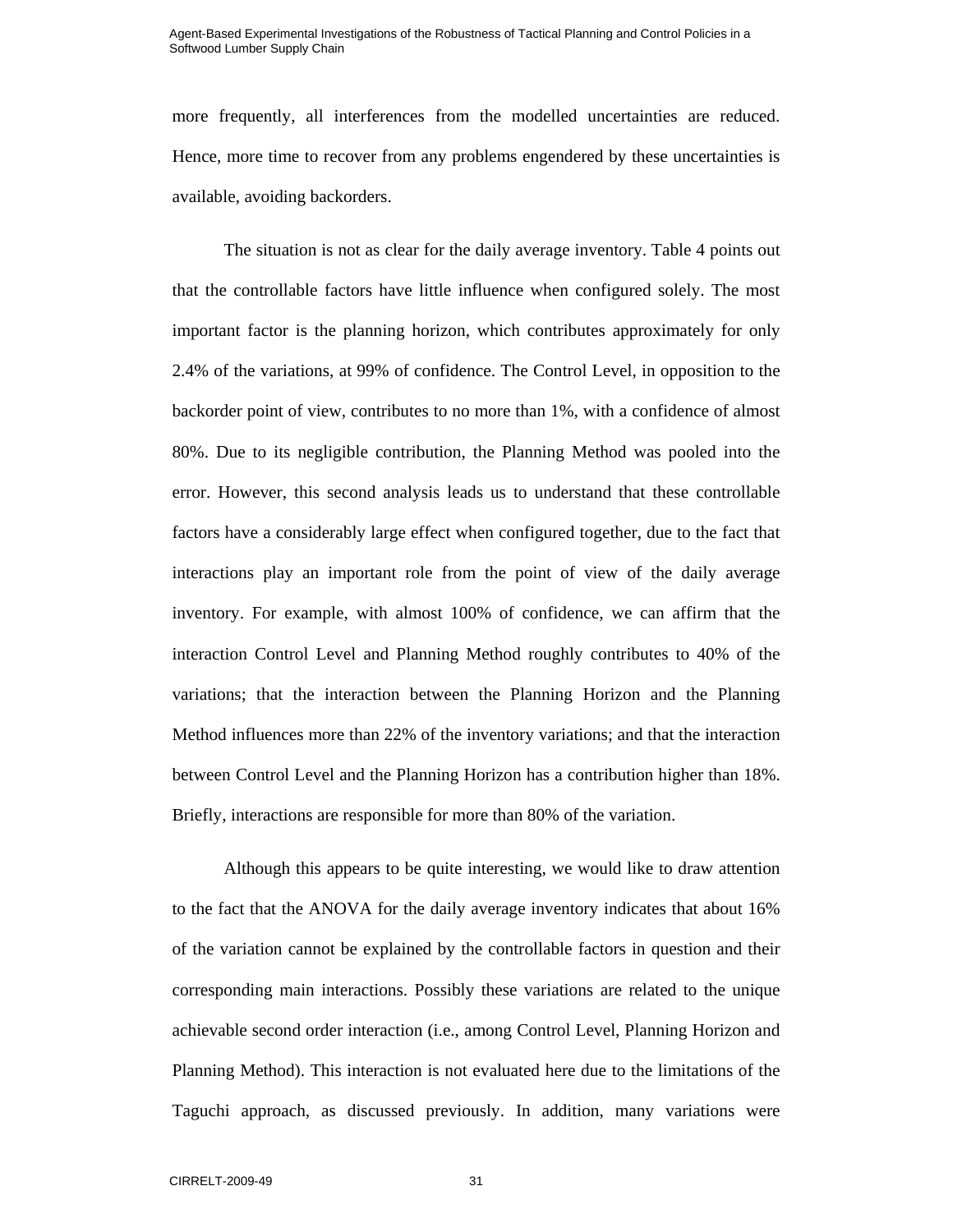introduced into the system through uncertainties related to supply, manufacturing, and demand.

Despite this limitation, interestingly, this second analysis indicates that if one desires to reduce inventories, we cannot consider only one isolated factor. Instead, a set of factors has to be taken into account at the same time due to the fact that one can potentiate others.

In order to define the optimum combination of factors, we provided an effect graph in Figure 5 and a set of interaction graphs in Figure 6 and Figure 7.



Figure 5: The plot for SN ratio for backorders and daily average inventory.

Figure 5 illustrates the graphs of effect for three relevant controllable factors in terms of backorders and daily average inventory. As we opted to prioritize customer service, we start with the most relevant factor for backorders. Because the objective of the Taguchi approach is to maximize the SN ratio, we can conclude that the best Control Level is seven days for both KPI (level 1). This is quite logical since tighter control makes it possible to detect problems earlier in the supply chain, thus avoiding backorders for example. The slopes of both curves also indicate that the control level is much more relevant for backorders than for the daily average inventory, and that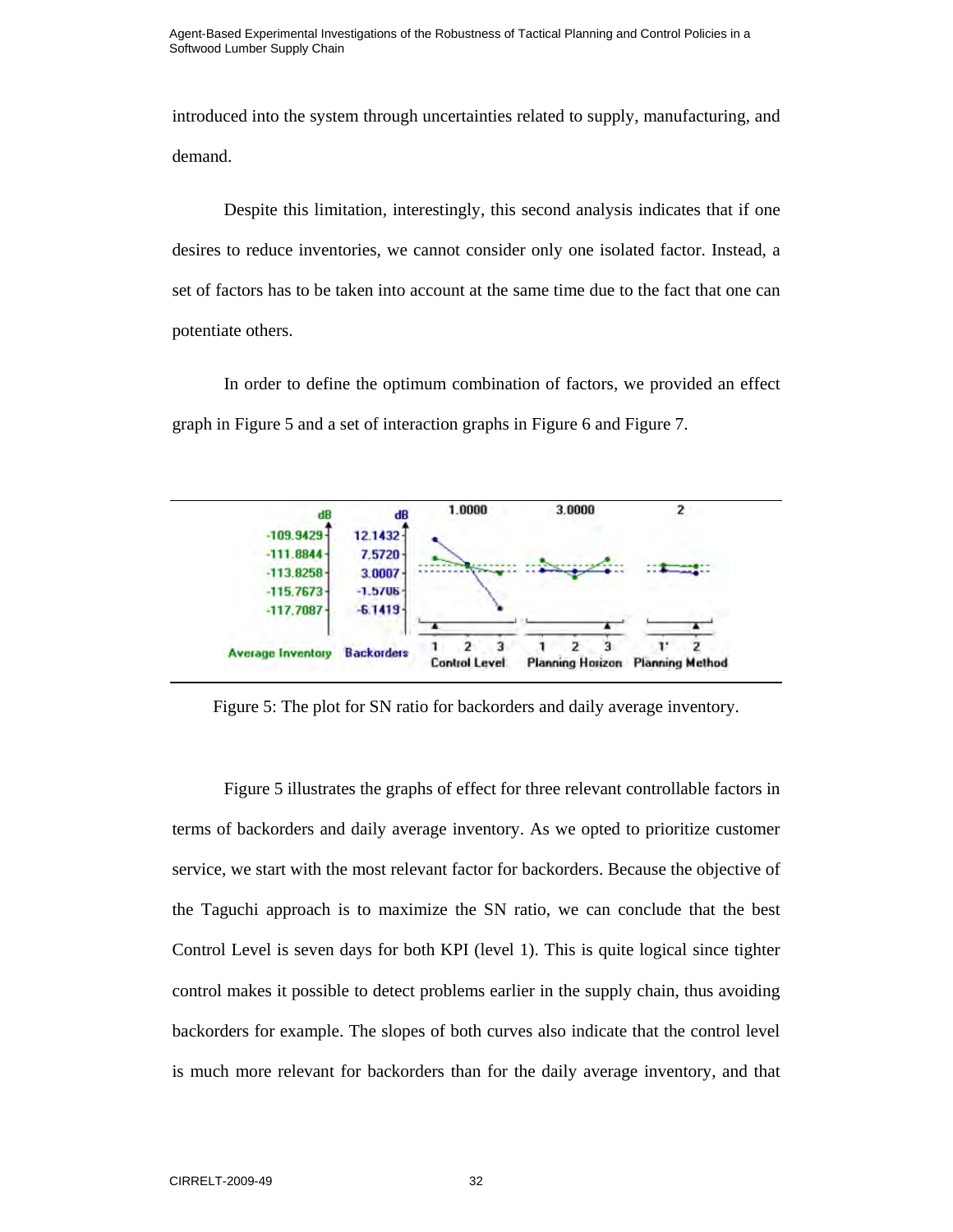we can improve supply chain performance by improving the frequency of the control level performed.

The analysis of the impact of the control level on the supply chain performance indicates to us possible interesting gains, as shown in Table 5.

| Control<br>Level | Average $B_{ii}$<br>(days) | Average $I_{ii}$<br>(bfm/days) |
|------------------|----------------------------|--------------------------------|
| 7 days           | 0,27                       | 394 436,89                     |
| 14 days          | 0,54                       | 429 210,33                     |
| 21 days          | 1,90                       | 503 938,29                     |

Table 5: Possible gains by reconfiguring the control level.

Table 5 indicates that the most frequent control level can provide important performance gains, i.e. up to 255% in terms of backorder and up to 17% in terms of daily average inventory.

In terms of planning horizons, by investigating Figure 5, it is obvious that no influence exists for the backorders because the curve is almost a horizontal line, so little could be done to improve the daily average inventory by changing the planning horizon exclusively. Consequently, we cannot select the optimum planning horizon by means of the main effect graphs because its interactions need to be studied first. Finally, the effects graph for the planning method indicates that it is not a relevant factor to be analyzed in isolation. Similarly, we would have to review interactions if we want to find an optimal configuration.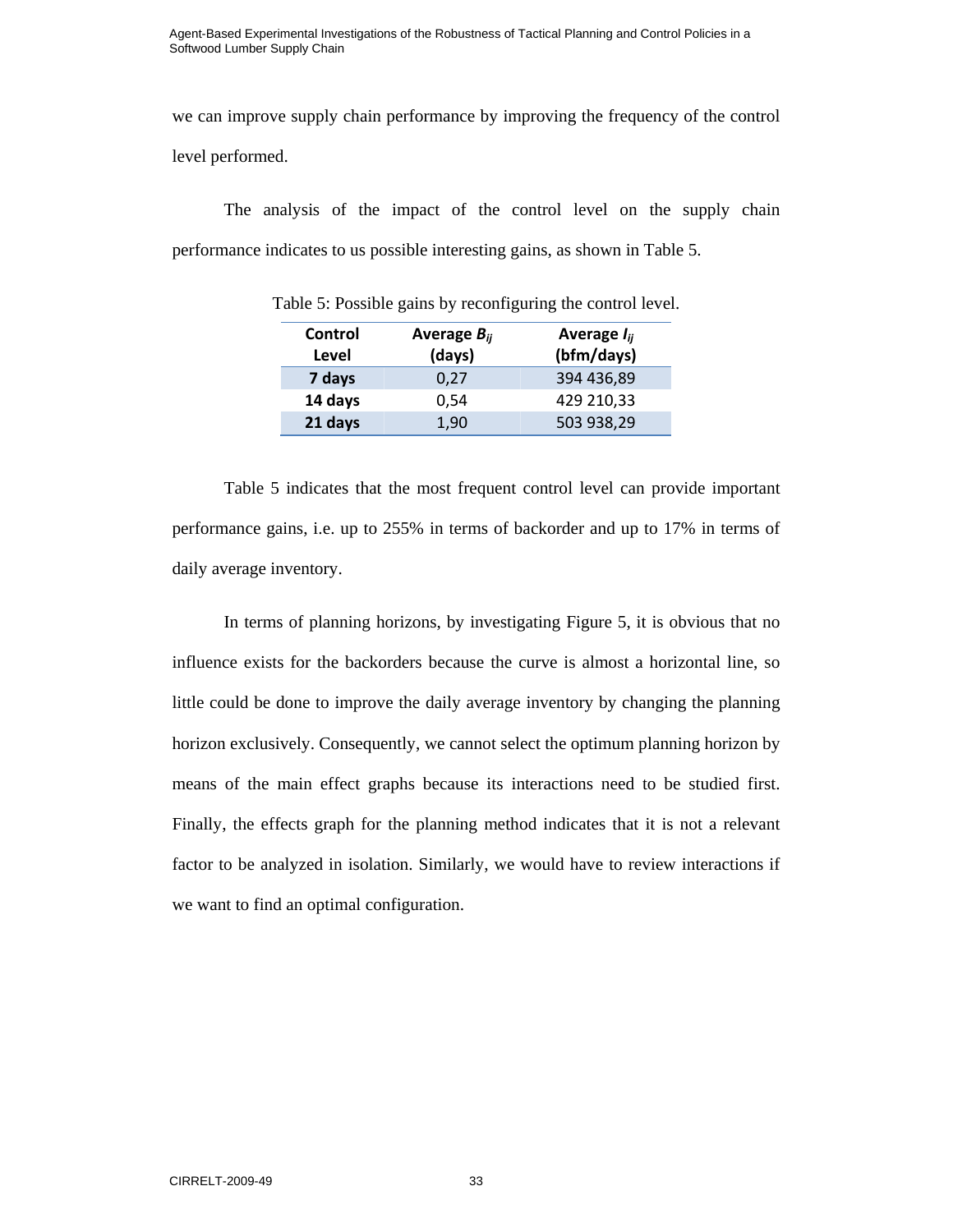

Figure 6: SN ratio for backorders: three possible interactions.

The three interactions curves in Figure 6 are not totally parallel, but neither do they have intersection points. This indicates that little or no interactions are present for the backorder analysis, confirming the ANOVA of Table 3. These curves are of no help in deciding the optimum for the planning horizon and planning method. It will be necessary to employ interaction graphs for the daily average inventory, as depicted in Figure 7.



Figure 7: SN ratio for daily average inventory: three possible interactions.

Figure 7 helps us conclude that strong interactions are certainly present because all curves have intersections with their pairs. By analyzing the interaction "control level x planning horizon", it is possible to see that, when control level is set to 1 (as decided previously), planning horizon 1 (21 days) and 3 (63 days) have high SN ratios, while the planning horizon number 2 (14 days) has a low SN ratio. We decided to select the planning horizon of 63 days to favour larger planning horizons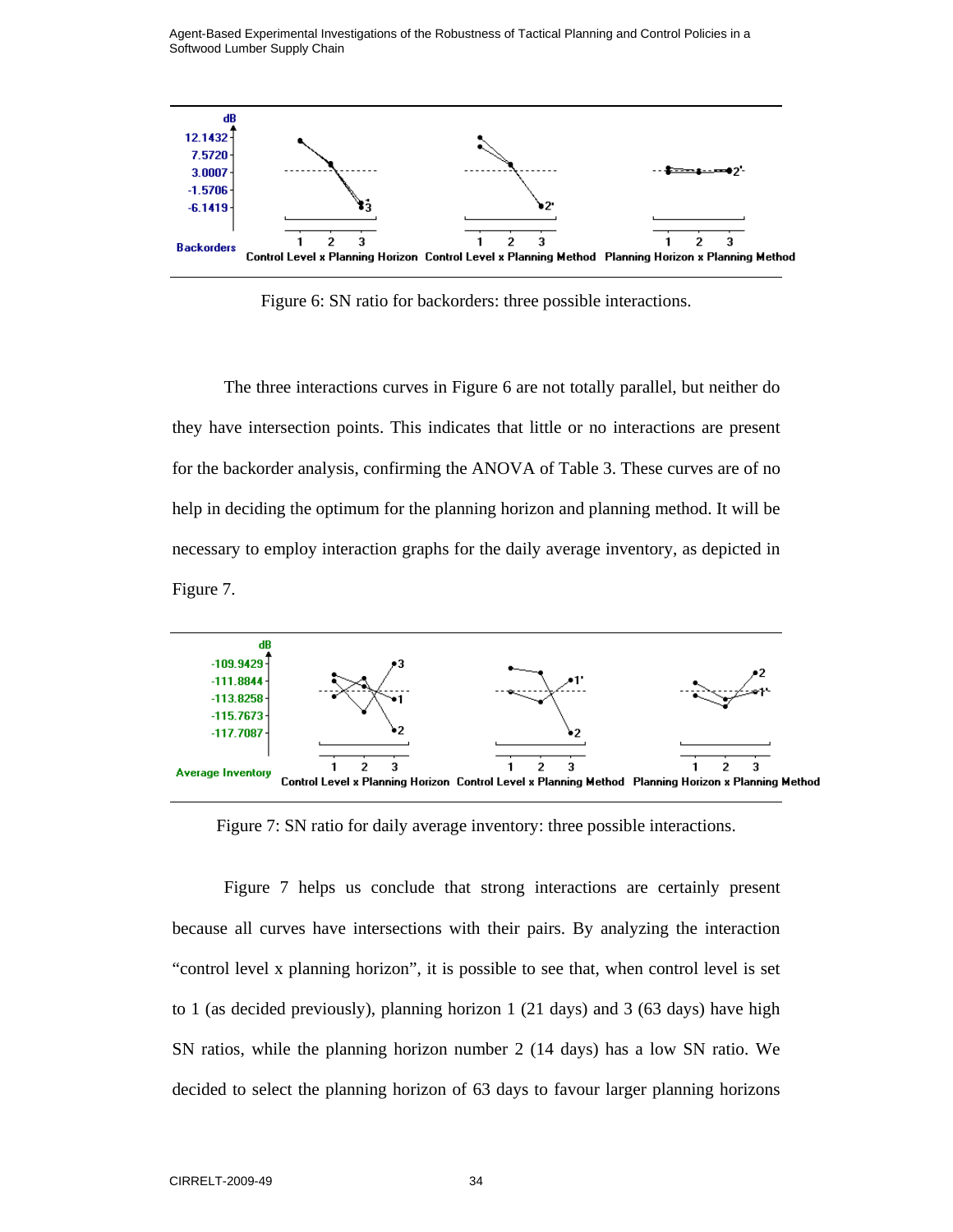so as to anticipate long term demand. The best planning method can now be determined by inspecting the remaining interaction graphs. When inspecting the interaction "control level x planning method", and since we previously determined that the optimum control level is seven days (level 1), we can say that the best control method to be used is the second one, i.e. the "urgency-directed forward planning". In the interaction "planning horizon x planning method" the best planning method is also the second one when the planning horizon is the third one.

Therefore, the optimum  $\theta^*$  is {*c* = 7 days, *h* = 63 days, *m* = urgency-directed forward planning}. Next, we performed a confirmatory experiment to verify whether conclusions adhere to a selected confidence interval. According to the number of replications chosen and the risk of rejection selected, we determine the resulting confidence interval. With two replications and a risk of rejection of 1%, one can verify that the optimal setting is confirmed for both backorders and daily average inventory for confidence intervals of 8.6604 dB  $\leq$  *B*  $\leq$  12.2370 dB and -112.1908 dB  $≤ I ≤ -104.3074 dB.$ 

Finally, in order to perform a preliminary statistical test to verify the presence of a second order factor interaction for the daily average inventory, we selected part of the simulation results of the 108 experiments performed before constructing a fullfactorial design analysis, because it is the best experimental design to analyze interactions. In this case, to have a full-factorial matrix, we reduced the experimental region of the Taguchi design. We selected only two control levels (the extreme cases, i.e. 7 days and 21 days), two planning horizons (21 days and 63 days), and the two original planning methods. This reduced the original matrix to 32 experiments, instead of 108. Results of this full-factorial design analysis using the software SAS® indicates that a possible second order interaction has a *p* value of 0.0013, meaning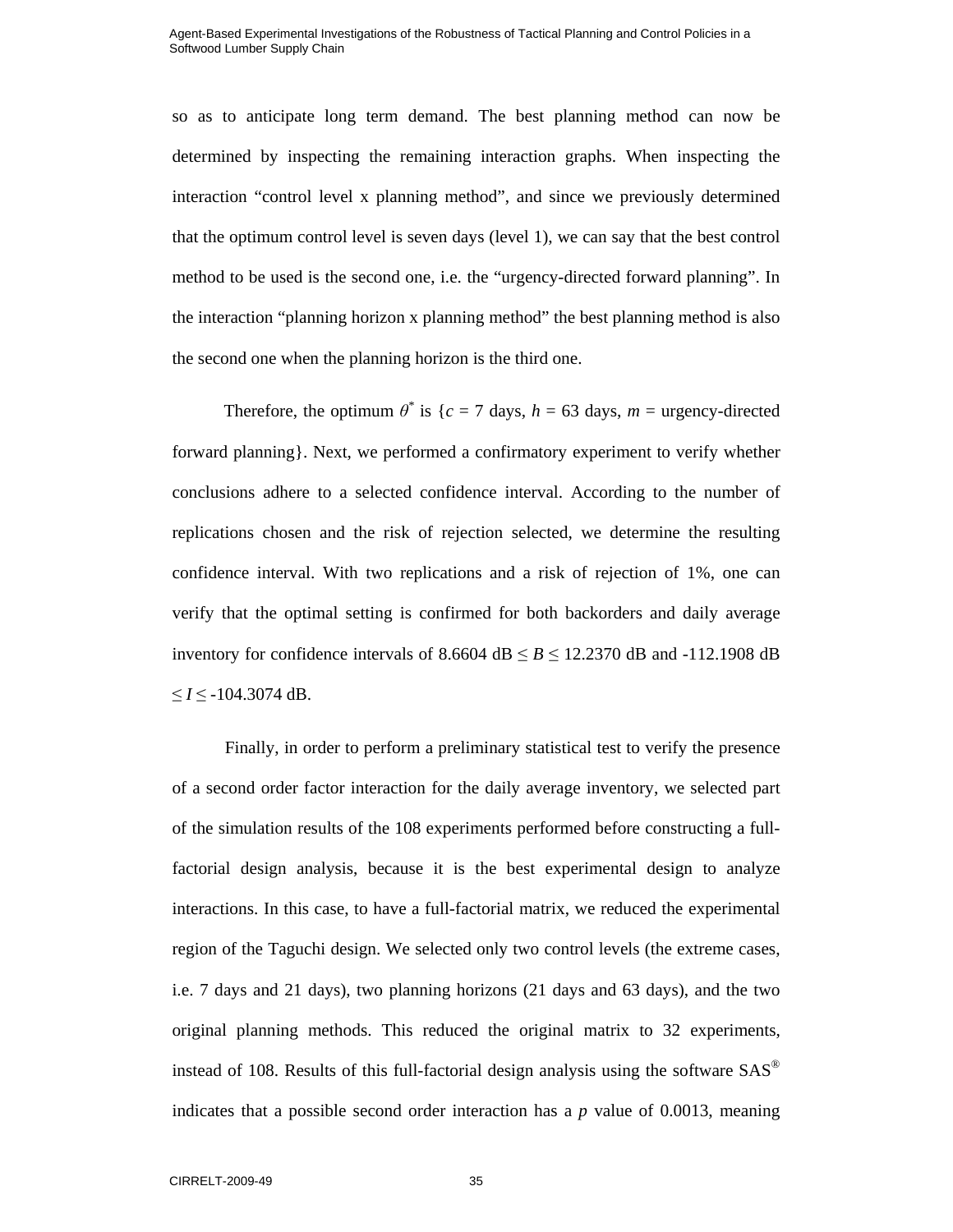that we have appreciable evidence of this effect, with a  $F = 13.1548 > 4.0467$ , suggesting that this effect is significant. The problem with this analysis is that its  $R^2$  is only 54.13%, indicating that only half of the variations are explained by the model. Despite the fact that we have evidence to believe that a second order interaction exists, this preliminary study suggests that further experiments will be necessary to confirm it with more certainty.

# **9. Conclusions**

This paper demonstrates the possibility and the relevance of testing supply chain tactics prior to their implementation through simulations performed in a d-APS system for the softwood lumber industry. To implement supply chain tactics is not a simple task, since it involves many parameters to be tested under several different supply chain uncertainties. By testing some policies through agent-based experiments, supply chain analysts can obtain reliable knowledge about new ways of creating value, without large investments. This ability is particularly important in rapidly changing and uncertain environments, where new ideas can be tested before committing more resources to them. In this sense, a d-APS system, notably the FORAC experimental planning platform, supported by our simulation modelling methodology, has shown great potential. It represents a realistic environment for sophisticated simulations in the selected industry sector, in which a set of agents mimicking supply chain units interact with each other and make intelligent decisions, considering both local and global supply chain objectives and constraints under typical business uncertainties.

In terms of simulation results for the lumber industry, perhaps the most important findings concern how to improve service levels to customers. The first analysis leads us to understand that supply chain control levels play quite a relevant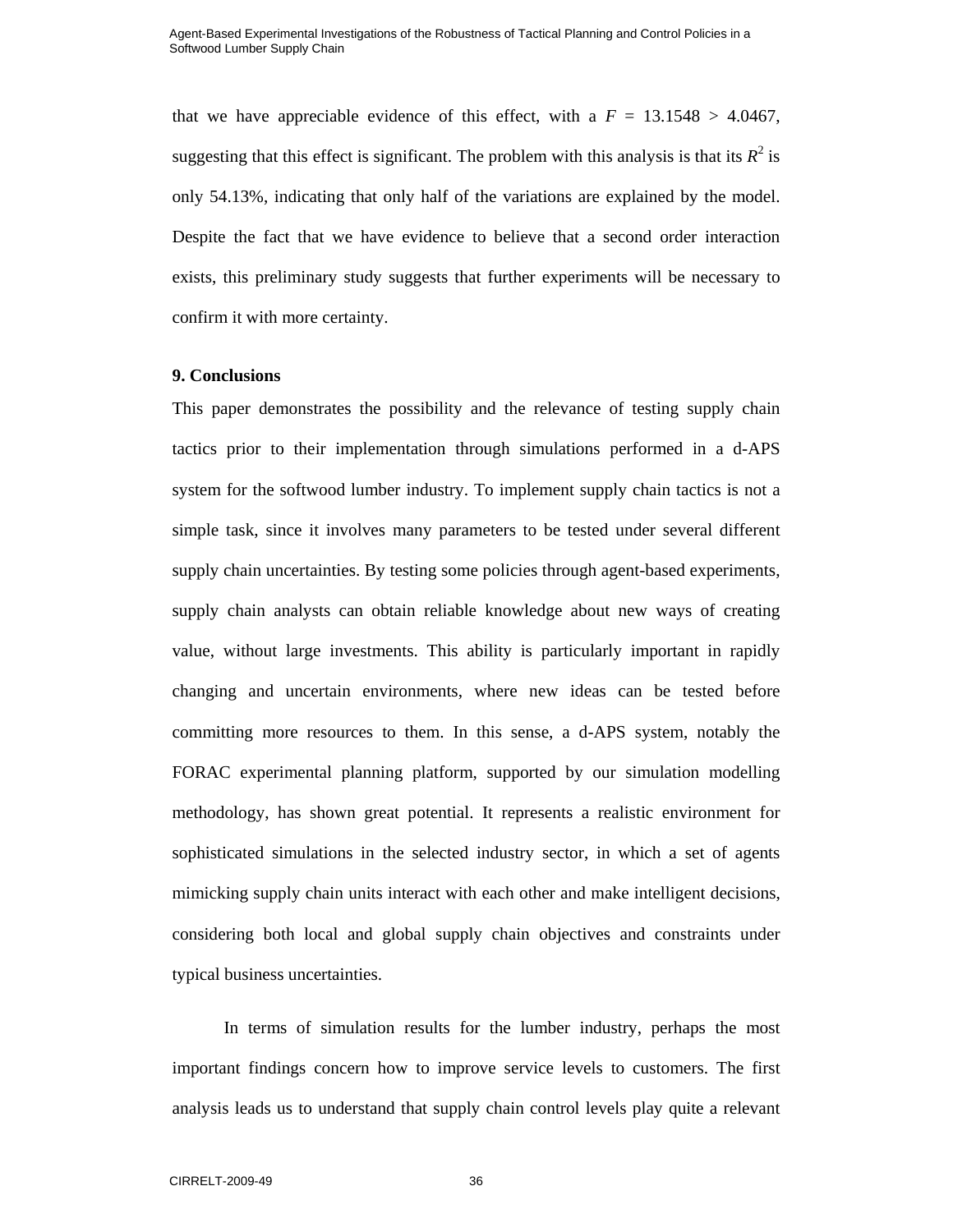role in defining robust service levels, while the supply chain planning horizon and method do not contribute significantly in this context. We identified that the more frequently control is performed, the more efficient the supply chain will be. In addition, from the supply chain inventory level point of view, we verified that the tactical rules related to control levels, planning horizon and planning methods have to be configured together if one desires to maximize their contribution for a robust supply chain system capable of coping with uncertainties from the business environment.

Due to the methodological limitations of the Taguchi experimental design, the second analysis (daily average inventory) is not able to explain about 16% of the variations in terms of inventory levels. We believe that most of this variation can be related to second order interaction among all the tactical policies selected for this study. Further experiments, together with other methodological approaches, will be necessary to refine these findings and confirm this hypothesis. Moreover, it is important to note that the validation experiments were done only for the experimental region delimited by the characteristics of this study, i.e., the region covered by different factor levels. This can limit the generalization of these experiments for a larger experimental region. For generalizing this experiment, one can perform more simulations, including adding more factors, levels, and uncertainties; as long as other experimental design methodologies can be applied, such as the RSM approach.

Finally, it is important to note that, despite the fact that both results and methodology are validated for a softwood lumber case, the authors strongly believe that other industry sectors would benefit from this approach and from the experience gained from the statistical results discussed, mainly those that have important stochastic behaviours in terms of supply, demand and manufacturing operations, as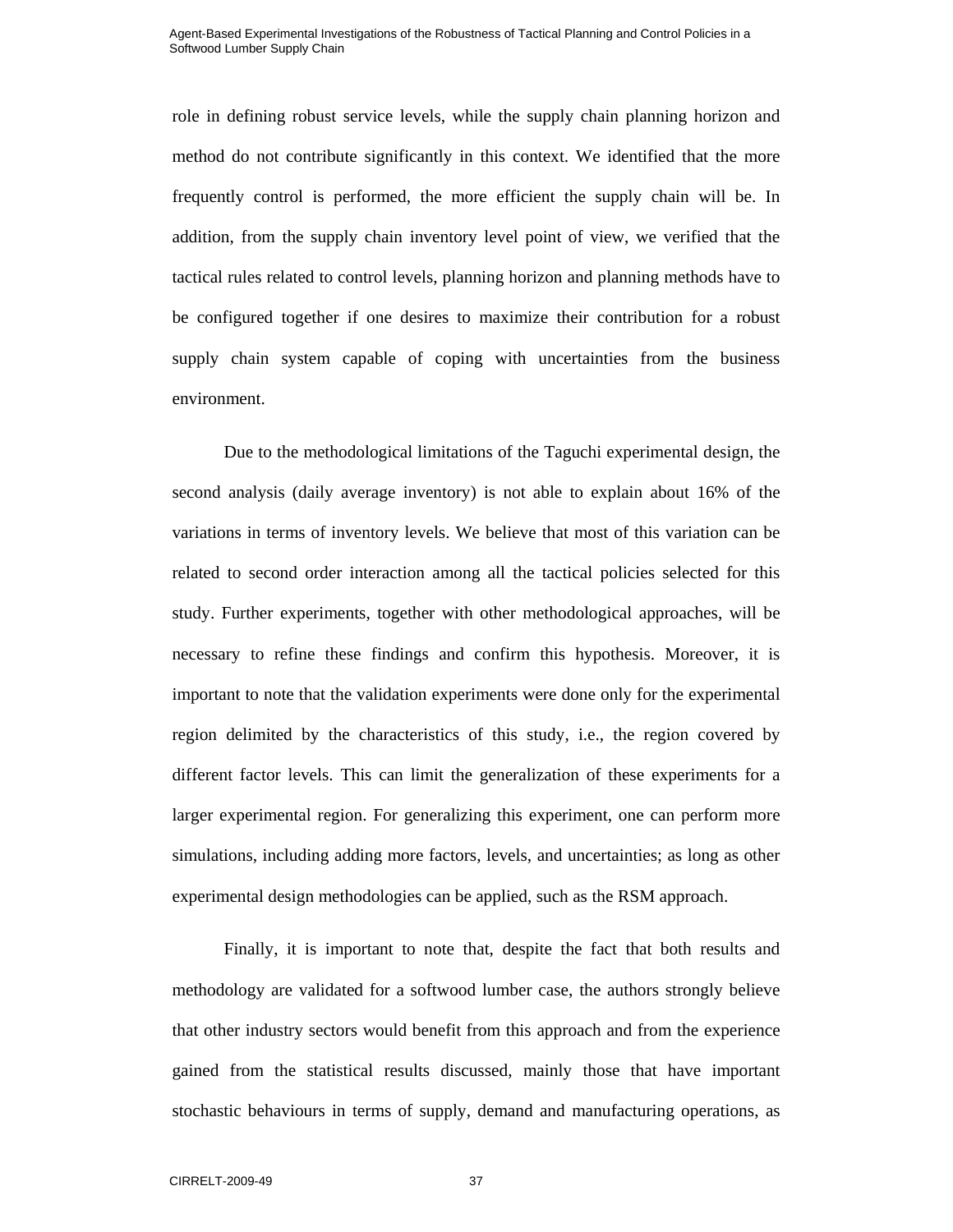well as those having a divergent production process, like the softwood lumber industry.

### **Acknowledgements**

The authors wish to thank NSERC (National Science and Engineering Research Council of Canada) and the FORAC Research Consortium (www.forac.ulaval.ca) for their financial support, as well as the referees for their valuable suggestions which have helped us improve the paper.

### **References**

- APICS, 2008. APICS: The Association of Operations Management Online Dictionary. Available at: www.apics.org.
- Azevedo, A. et al., 2004. An advanced agent-based order planning system for dynamic networked enterprises. *Production Planning & Control*, 15(2), 133– 144.
- Baumgaertel, H. & John, U., 2003. Combining agent-based supply net simulation and constraint technology for highly efficient simulation of supply networks using APS systems. In *2003 Winter Simulation Conference*.
- Beaudoin, D., LeBel, L. & Frayret, J., 2007. Tactical supply chain planning in the forest products industry through optimization and scenario-based analysis. *Canadian Journal of Forest Research*, 37(2007), 128-140.
- Cid-Yanez, F., J.-M., F. & Léger, F., 2008. Evaluation of push and pull strategies in lumber production: an agent-based approach. *International Journal of Production Research*, In press.
- Comelli, M., Gourgand, M. & Lemoine, D., 2006. A review of tactical planning models. In *2006 International Conference on Service Systems and Service Management*. pp. 594-600.
- Comelli, M., Féniès, P. & Tchernev, N., 2008. A combined financial and physical flows evaluation for logistic process and tactical production planning: Application in a company supply chain. *International Journal of Production Economics*, 112(1), 77-95.
- Davis, T., 1993. Effective supply chain management. *Sloan Management Review*, 3(4), 35-46.
- Frayret, J. et al., 2007. Agent-based supply-chain planning in the forest products industry. *International Journal of Flexible Manufacturing Systems*, 19(4), 358-391.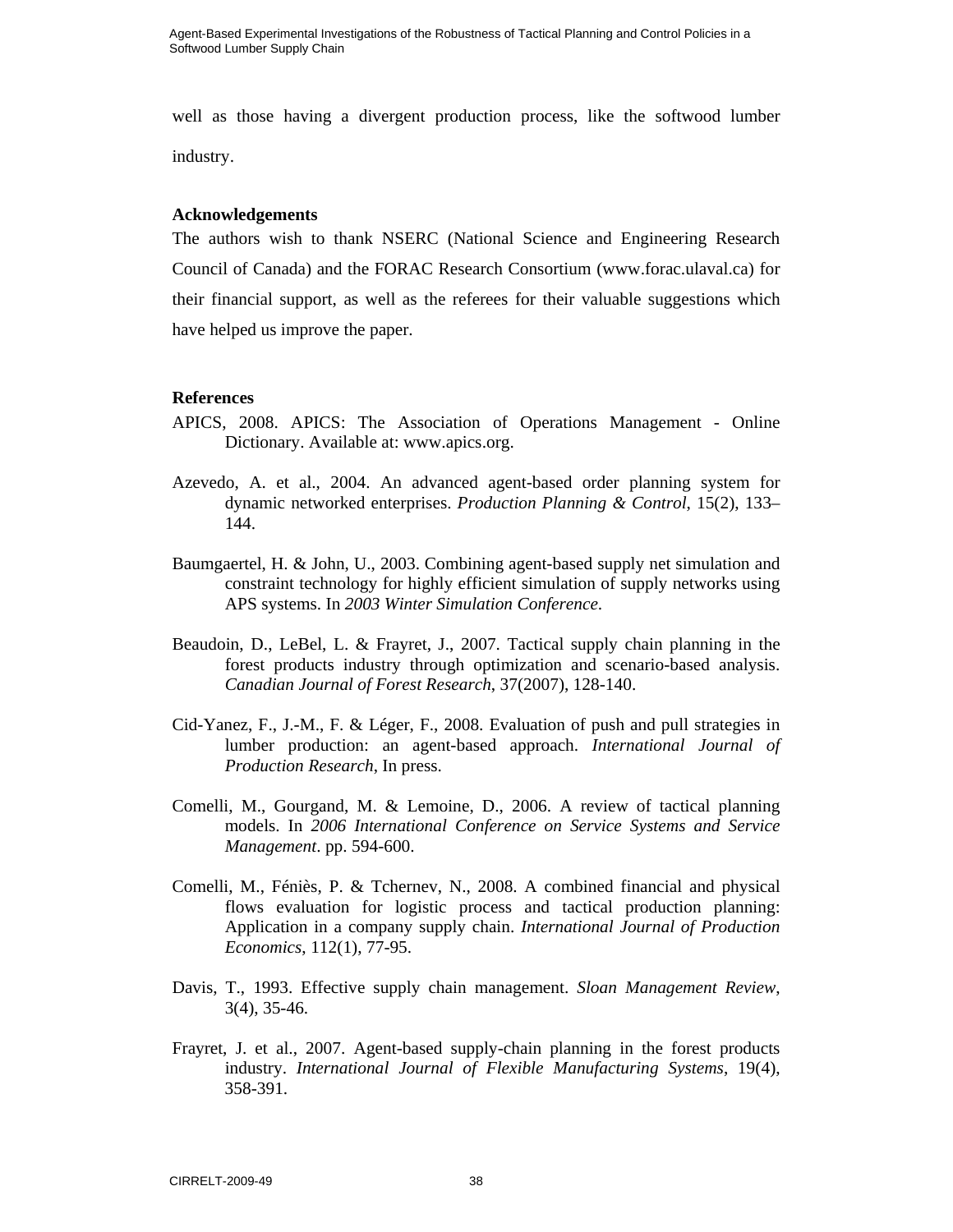- Galland, S. et al., 2003. MAMA-S: an introduction to a methodological approach for the simulation of distributed industrial systems. *International Journal of Production Economics*, 85, 11–31.
- Gaudreault, J. et al., 2006. Integrated planning and scheduling in a divergent production system with co production. *Working paper CIRRELT DT-2006- JMF-1*. Available at: www.cirrelt.ca.
- Genin, P., Thomas, A. & Lamouri, S., 2007. How to manage robust tactical planning with an APS (Advanced Planning Systems). *Journal of Intelligent Manufacturing*, 18, 209-221.
- Gjerdrum, J., Shah, N. & Papageorgiou, L.G., 2001. A combined optimization and agent-based approach to supply chain modelling and performance assessment. *Production Planning and Control*, 12, 81-88.
- Grubić, T. & Veza, I., 2004. Supply chain design with the use of Taguchi method.
- Hax, A.C. & Meal, H.C., 1973. *Hierarchical integration of production planning and scheduling*, Massachusetts Institute of Technology (MIT), Sloan School of Management. Available at: http://ideas.repec.org/p/mit/sloanp/1868.html [Accessed October 2, 2009].
- Kazemi, M., Ait-Kadi, D. & Nour El Fath, M., 2008. Robust production planning in a manufacturing environment with random yield: A case in sawmill production planning. Available at: www.cirrelt.ca.
- Kleijnen, J., Bettonvil, B. & Persson, F., 2003. Robust solutions for supply chain management: Simulation and risk analysis. *robustness\_KLICT\_1*. Available at: http://www.atoapps.nl/klictware/docs/HR-178/Robust%20solutions%20for%20supply%20chain%20management.pdf.
- Labarthe, O. et al., 2007. Toward a methodological framework for agent-based modelling and simulation of supply chain in a mass customization context. *Simulation Modelling Practice and Theory*, 15(2), 113-136.
- Landeghem, H. & Vanmaele, H., 2002. Robust planning: a new paradigm for demand chain planning. *Journal of Operations Management*, 20(2002), 769-783.
- von Lanzenauer, C.H. & Pilz-Glombik, K., 2002. Coordinating supply chain decisions: an optimization model. *OR Spectrum*, 24(1), 59-78.
- Lemieux, S., D'Amours, S. & Frayret, J., 2008. Agent-based simulation to anticipate impacts of tactical supply chain decisions in the lumber industry. *FORAC Working Paper*. Available at: www.forac.ulaval.ca.
- Lemieux, S. et al., 2008. Intégration d'outils APS dans une simulation multiagent : une application à l'industrie du bois d'oeuvre. In *MOSIM'08 - 7ème Conférence Francophone de Modélisation et Simulation*. Paris.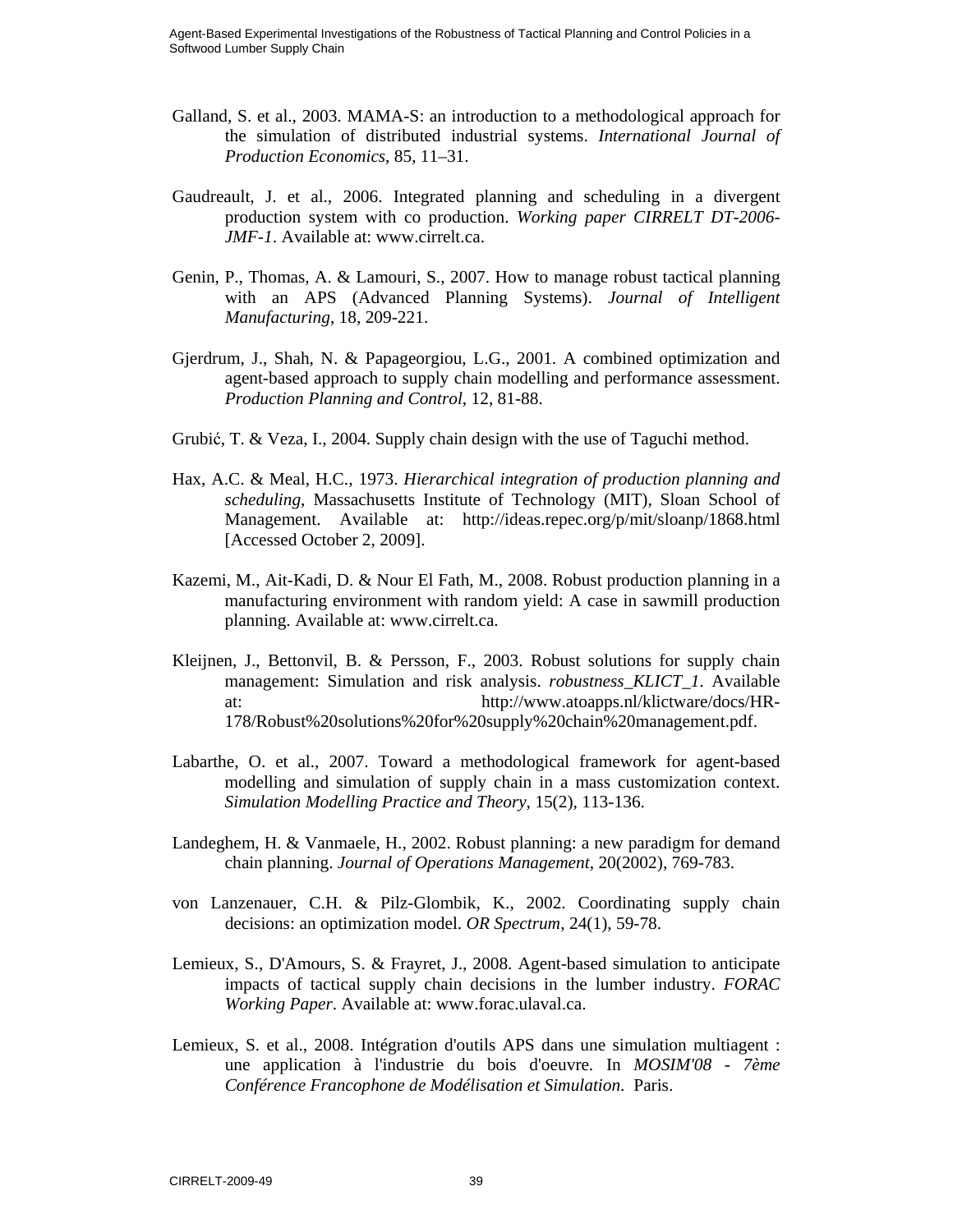- Matsumoto, M. & Nishimura, T., 1998. Mersenne twister: a 623-dimensionally equidistributed uniform pseudo-random number generator. *ACM Trans. Model. Comput. Simul.*, 8(1), 3-30.
- Montgomery, D., 1991. *Design and analysis of experiments*, New York: John Woley & Sons.
- Montreuil, B., Frayret, J. & D'Amours, S., 2000. A strategic framework for networked manufacturing. *Comput. Ind.*, 42(2-3), 299-317.
- Ouhimmou, M. et al., 2008. Furniture supply chain tactical planning optimization using a time decomposition approach. *European Journal of Operational Research*, 189(3), 952-970.
- Sadeh, N.M. et al., 1999. MASCOT: an agent-based architecture for coordinated mixed-initiative supply chain planning and scheduling. In *Agents'99 Workshop 'Agent-based ecision-support for managing the Interned-enabled supply-chain', Agents 99*. Seattle, pp. 133–138.
- Santa-Eulalia, L., 2009. *Agent-based simulations for advanced supply chain planning: a methodological framework for requirements analysis and deployment*. Ph.D. Thesis. Université Laval, Faculté des Sciences et Génie.
- Santa-Eulalia, L., D'Amours, S. & Frayret, J., 2008. Essay on conceptual modelling, analysis and illustration of agent-based simulations for distributed supply chain planning. *INFOR Information Systems and Operations Research Journal*, 46(2), 97-116.
- Sauter, J.A., Parunak, H. & Goic, G., 1999. ANTS in the supply chain. In *Agents'99 Workshop Agent-based decision-support for managing the Interned-enabled supply-chain*. Seattle.
- Shang, J., Li, S. & Tadikamalla, P., 2004. Operational design of a supply chain system using the Taguchi method, response surface methodology, simulation, and optimization. *international Journal of Production Research*, 42(18), 3823- 3849.
- Sodhi, M., 2005. Managing demand risk in tactical supply chain planning for a global consumer electronics company. *Production and Operations Management*, 14(1), 69-79.
- Stadtler, H., 2005. Supply chain management and advanced planning basics, overview and challenges. *European Journal of Operational Research*, 163(2005), 575-588.
- Swaminathan, J., Smith, S. & Sadeh, N., 1998. Modelling supply chain dynamics: a multiagent approach. *Decision Sciences*, 29(3), 607-632.
- Taguchi, G., 2005. *Taguchi's quality engineering handbook*, New Jersey: John Woley & Sons.